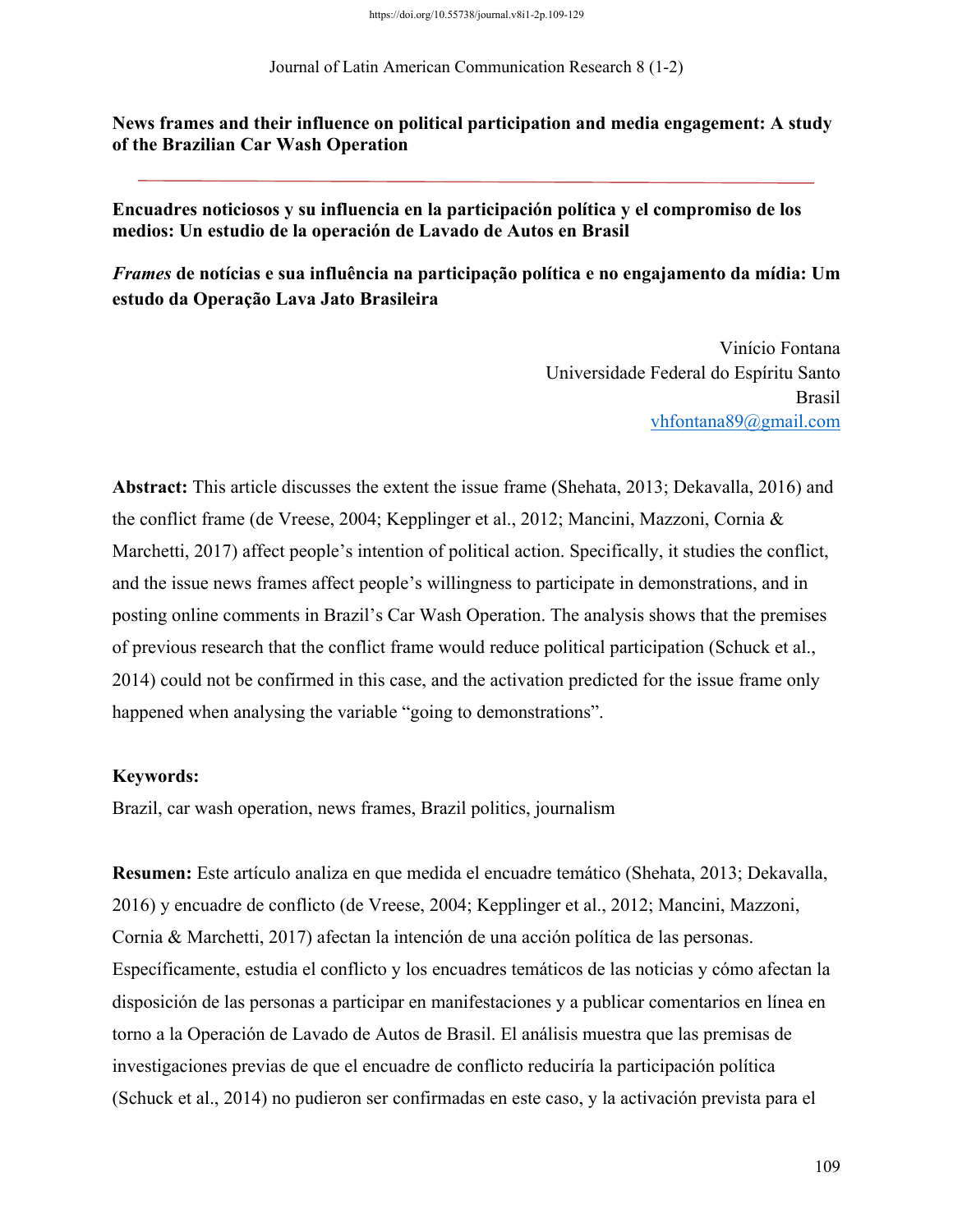marco temático solo ocurrió al analizar la variable "yendo a demostraciones".

## **Palabras claves:**

Brasil, operación lava auto, encuadre noticioso, política brasileña, periodismo

**Resumo:** Este artigo discute até que ponto o *frame* de temas (Shehata, 2013; Dekavalla, 2016) e o frame de conflito (de Vreese, 2004; Kepplinger et al., 2012; Mancini, Mazzoni, Cornia & Marchetti, 2017) afetam a intenção de ação política das pessoas. Especificamente, estuda o conflito, e os *frames* de notícias da questão afetam a disposição das pessoas em participar de manifestações e na postagem de comentários online na Operação Lava Jato do Brasil. A análise mostra que as premissas de pesquisas anteriores de que o *frame* de conflito reduziria a participação política (Schuck et al., 2014) não puderam ser confirmadas neste caso, e a ativação prevista para o *frame* de questão só aconteceu ao se analisar a variável "indo para demonstrações".

# **Palavras-chave:**

Brasil, operação lava jato, frames de notícias, política brasileira, journalismo

#### **1. Introduction**

Studies have shown the potential of media to push individuals to participate in politics, from voting in elections to posting political comments on social media. Previous research points out that the news has effects on audiences in terms of participation, civic, and political engagement (Strömbäck & Shehata, 2010; Schuck et al., 2014). Notwithstanding, it remains unclear if more media exposure would necessarily imply more participation (de Vreese, 2005; Liu et al., 2013).

Apparently, mobilizing effects are different depending on the news frames people are exposed to (Shehata, 2013) and the circumstances in which they receive the message (Strömbäck, 2017; Schuck & de Vreese, 2012). In Brazil, the media coverage of the Car Wash operation (Operação Lava-Jato, in Portuguese) has been a daily topic for, at least, the past 5 years. Over that period, several demonstrations have been organized to support or criticize the probe. Nevertheless, it is hard to figure out how much of the popular engagement with the Car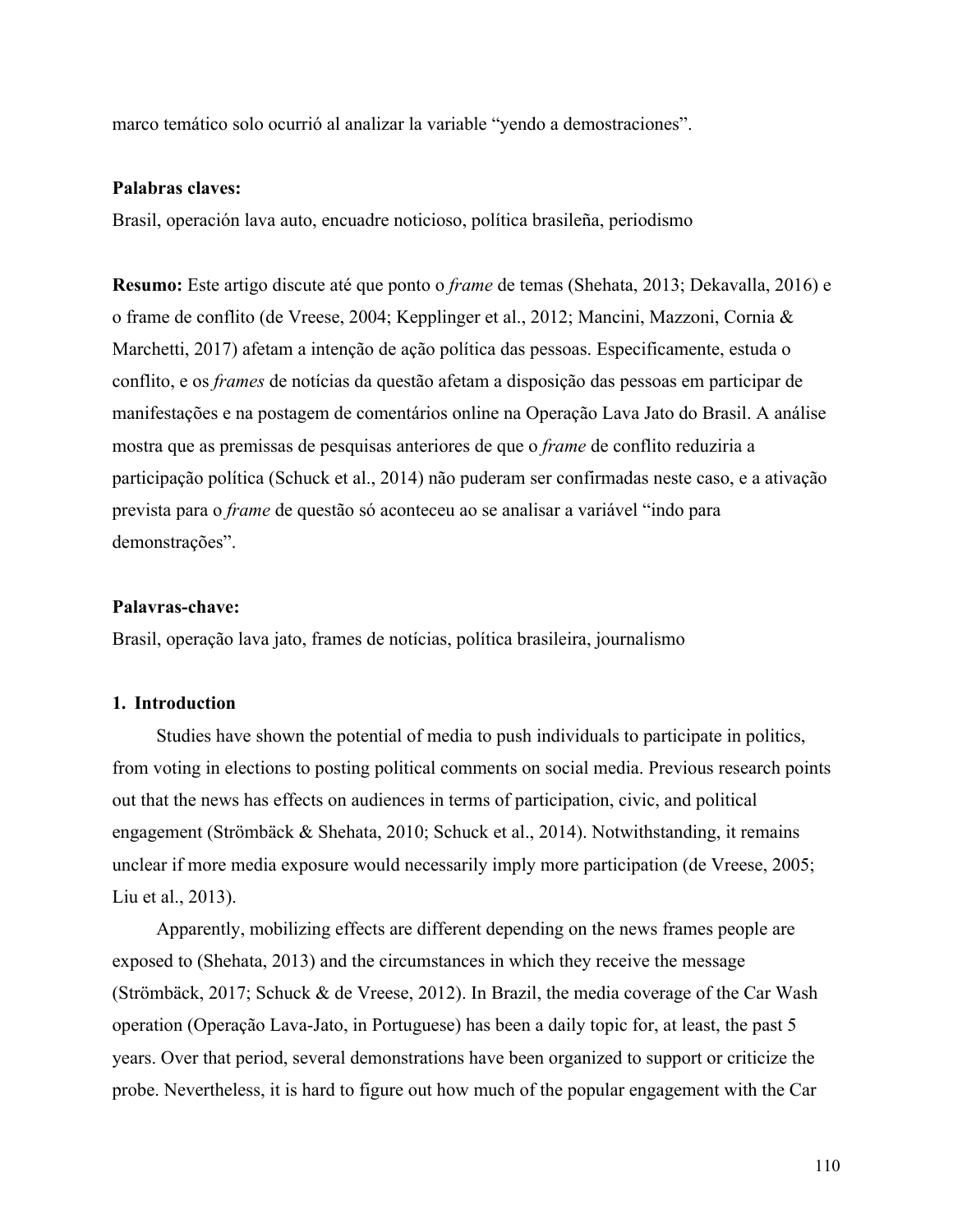Wash operation is due to media coverage or not.

Thus, this article discusses to what extent two types of frames affect people's intention of political action. More specifically, it studies to what extent the conflict and the issue news frames affect people's willingness to participate in demonstrations, and in posting online comments about the Car Wash operation. The two frames we study are the most dominant frames when it comes to covering politics: the issue frame (Shehata, 2013; Dekavalla, 2016) and the conflict frame (de Vreese, 2004; Kepplinger et al., 2012; Mancini et al., 2017). Whereas the first one is focused on explaining the case rather than emphasizing divergences between two or more sides (Shehata, 2013), the second is more concerned about showing the conflict between individuals, groups or institutions, in order to capture the attention of the audience (Semetko & Valkenburg, 2000). These frames are expected to activate mental categories, affecting the interpretation and personal evaluation of the events (de Vreese, 2004; Semetko & Valkenburg, 2000).

There is broad literature about how the news exposure activates people towards political participation or media engagement (Falaska, 2014; Dimitrova & Strömbäck, 2012; Schuck & de Vreese, 2012). However, the majority of it is focused on politics stricto sensu (e.g., elections, new legislation) and not specifically about corruption (Masters & Graycar, 2015). The goal of this research is to help to fill this gap, bringing forward a better understanding of the effects of the news framing over audiences on corruption scandals. To do so, an experiment was conducted using both media frames. In the first part of this article, the case is described in great detail and the research question is presented. Secondly, an explanation of what "media engagement" and "political participation" mean for the purpose of this paper is presented, and how media frames could activate (or not) individuals to act. It is supported by a literature review about conflict and issue frames, indicating their main features, the effects expected by the exposure of people to them, and the hypotheses. In the next part, the experiment and the methods used on it are explained, followed by the findings and the discussion about them. This paper closes with the conclusions, limitations of the research, and possible approaches for further investigation.

### **1.1. After all, what is the Car Wash Operation?**

The Car Wash operation is one of the largest investigations on corruption in Brazilian history. It began in 2014 and has this name because its first goal was to track illegal activities by money dealers at a petrol station in Brasília, the capital of Brazil. The probe advanced and found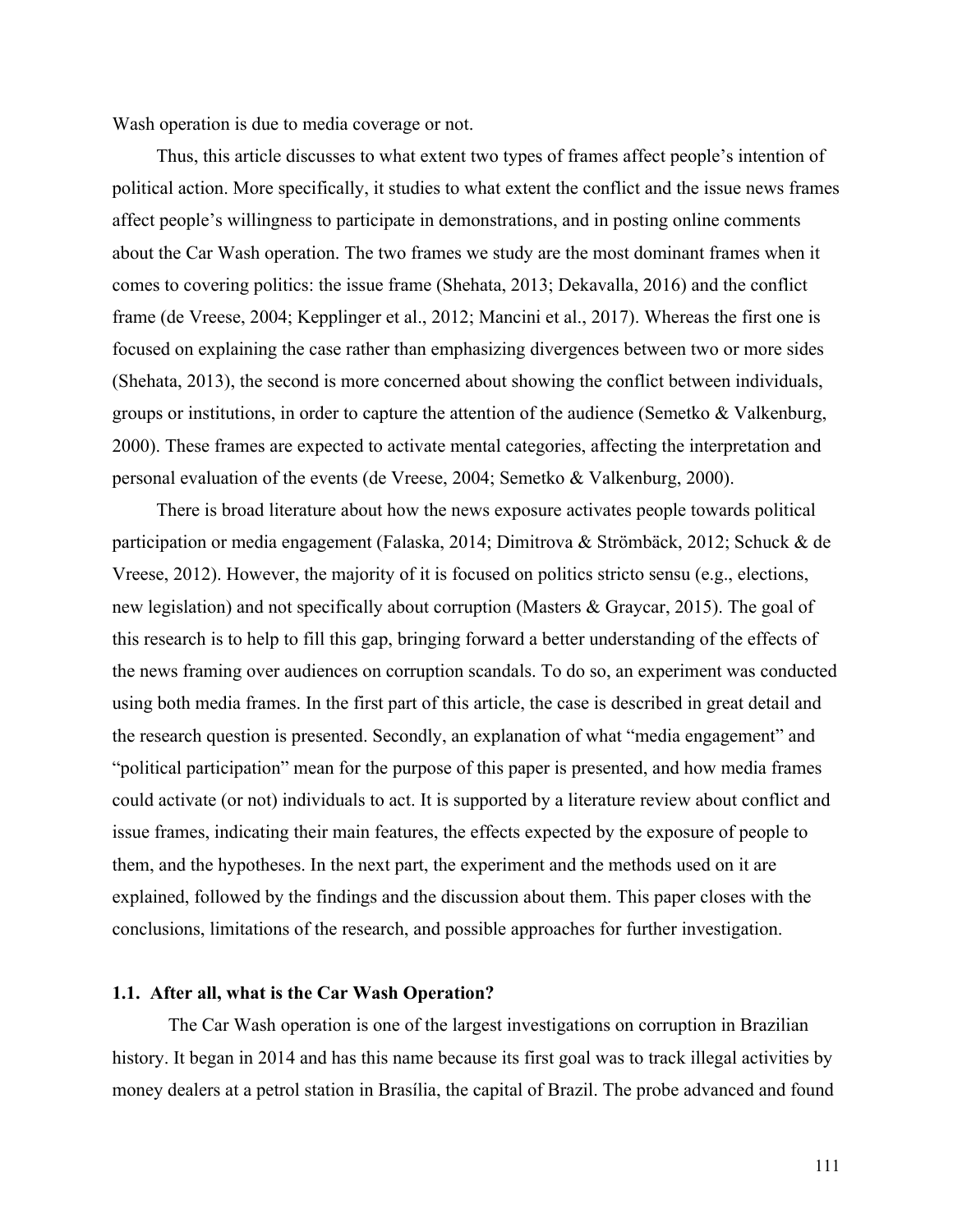shreds of evidence of bribery and overpriced contracts involving the country's biggest oil company (the state-owned Petrobrás), several civil construction companies, and politicians. As a result of it, public figures from incumbent and opposition parties were accused (and convicted) of corruption-linked crimes. The most notorious one is former Brazilian president Luiz Inácio Lula da Silva, who was in office from 2003-2011, elected by the left-wing Workers Party (Partido dos Trabalhadores, in Portuguese). He was convicted and arrested in 2018 but released by a Supreme Court decision in November 2019, as he still has the right to appeal from the sentence.

Nevertheless, the modus operandi of the authorities divides citizens' opinions. There are several points of view and different perspectives about the operation that it is difficult to summarise all, but two of them are broadly diffused through social media and the press, being frequently used to cluster all opinions under only two trends. The first one is a perspective where people believe that the justice authorities ride roughshod over the law, abusing of preventive detentions and plea bargaining. The main criticism has to do with Sérgio Moro, a former first instance judge who sentenced Lula to prison. He was always accused of being biased in his decisions against politicians with links with the former left-wing government. This suspicion raised after he was appointed by right-wing president Jair Bolsonaro as Minister of Justice in 2019. The second string of claims that preventive detentions are necessary to avoid pressures over the investigation by the indicted politicians and that the alleged bias of the operation is just a conspiracy theory. These positions often are expressed through traditional political participation (e.g., demonstrations, signing a petition) or media engagement (e.g., posting on social media, writing comments).

## **2. Political participation and media engagement**

The exposure to different media frames is expected to produce distinct effects on attitudes regarding political participation and social media engagement (Strömbäck, 2017; Hwang & Kim, 2015; Schuck et al., 2014). In this section, I define the central dependent variables of this study: political participation and media engagement.

Political participation is defined as actions aiming to influence the government and the decision-making process (Norris, 2001). At its core lies the role of citizens: actions by politicians, professionals, and lobbyists cannot be considered as political participation (van Deth,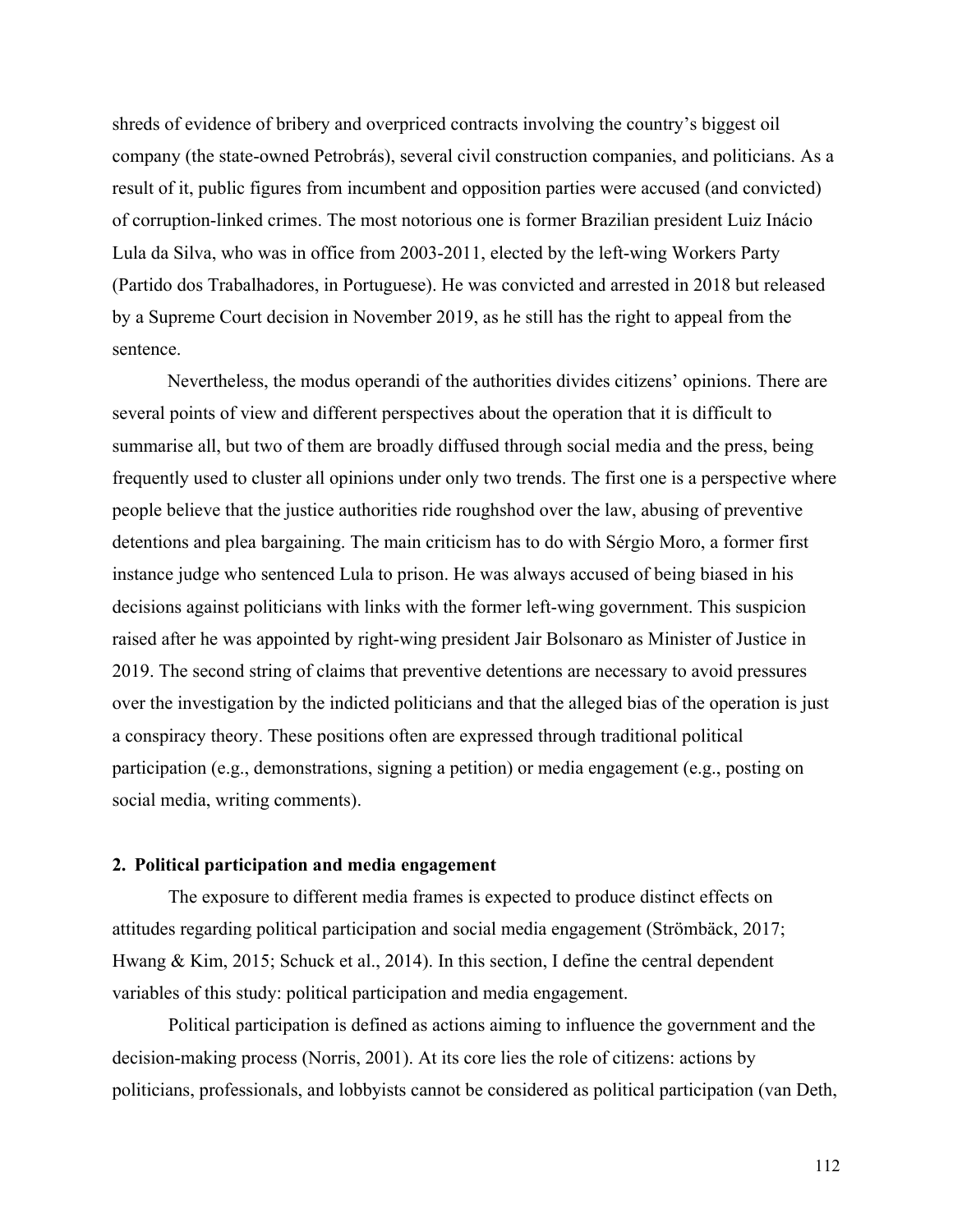2014). It can be exerted at any time and be targeted to reach any public institution at any phase of the policy-making process (Hooghe, 2014; van Deth, 2014). The Car Wash operation, although it is a judicial investigation, has a clear political dimension as it defies politicians and partially sets their agendas.

Political participation requires the externalization of an idea through an action (van Deth, 2014). For instance, just watching the television or reading the news does not fulfill the requirements of a political participation act as it is strict to the private sphere. Public participation is a dynamic process of information and motivation publicly constructed (McLeod et al., 1999). Traditional acts of political participation involve voting or contacting officials, but it can also be represented by protests on the streets or by attending public discussion forums (McLeod et al., 1999; van Deth, 2014). In the Car Wash case, demonstrations are often used as a way of influencing the decision-making process and supporting or questioning a public figure.

With the online era, the ways of political participation have been changing, as the public has the power to perform communicative acts anytime and anywhere (Norris, 2001). Those citizens' actions are embedded with the same purpose of challenging and influencing politics present in classic political participation (Zukin et al., 2006; Norris, 2001). Thus, the concept of political participation was expanded to be as open as possible to embrace the potentialities of the digital era (Hooghe, 2014). For instance, when users can create content, express themselves and publicly share their thoughts and feelings about a political issue, this can be considered as a way of political participation (Hwang & Kim, 2015; Norris, 2001).

Media engagement, in turn, is defined as a communicative act performed through media (social media, online forums, commenting the news) with the purpose of debating a political issue (van Deth, 2014). It differs from political participation as it is not focused, in the beginning, on influencing politicians or public institutions directly. Occasionally, it has the potential of bringing to the political arena a communicative act that was first restricted to a semi-private (or semi-public) online sphere. Several researchers argue that, recently, people are appealing to social media to express their political opinions and to engage politically (Lee, 2015; Hyesun & Kee-Oh, 2015). Twitter, for instance, has been extensively used to express changes in political expression, to coordinate protests, and to spread information and political discussion (Theocharis et al., 2014). Occasionally, political participation and media engagement by citizens are so entangled that the theoretical distinction between them disappears in practical situations (van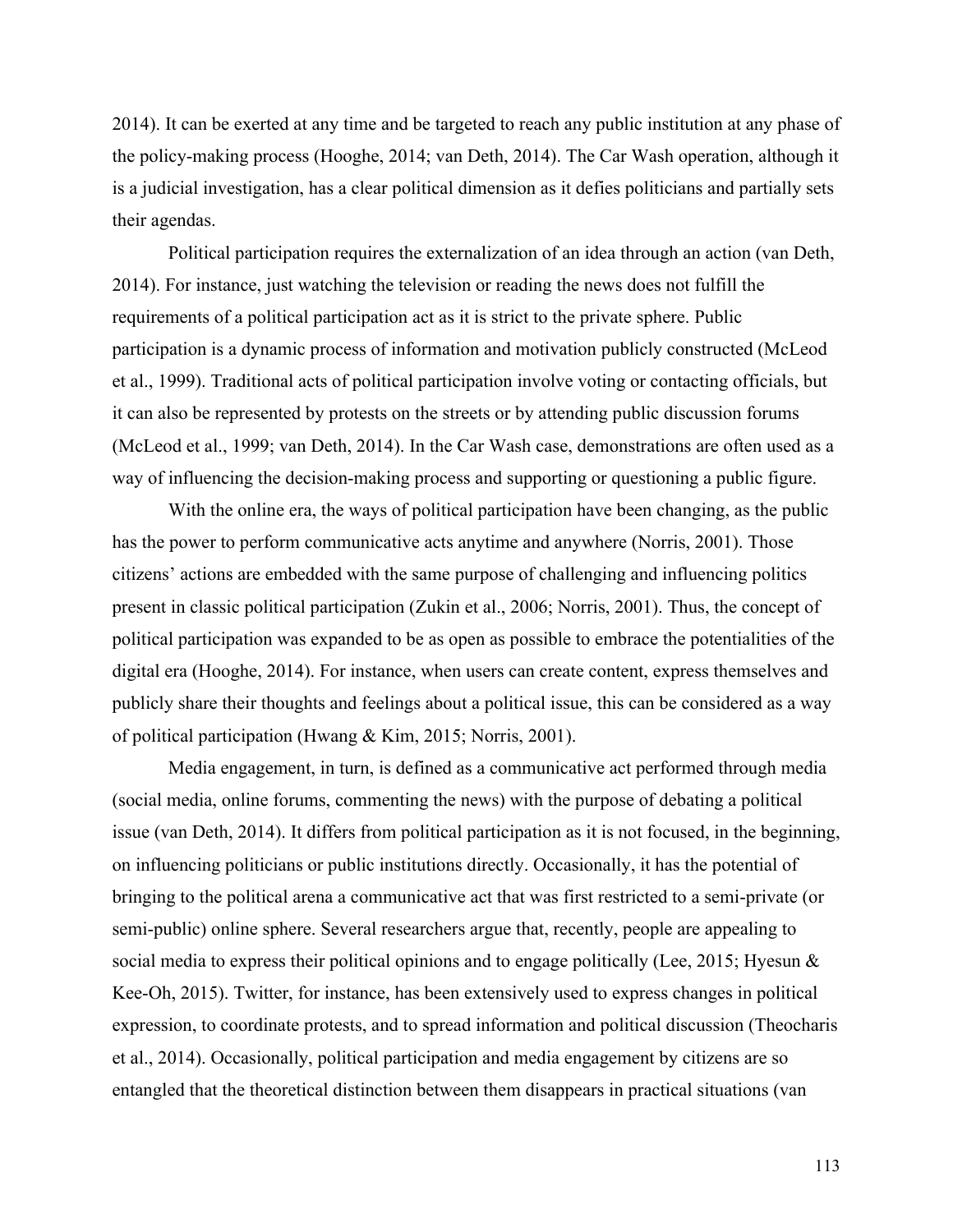Deth, 2014; Jackson & Valentine, 2014).

The literature shows uncertainty about how much personal commitment and effort (defined here as "activation") are needed to perform actions of political participation and media engagement. Mostly, online media engagement is more likely to attract people with low levels of previous political participation, as it requires lower levels of activation (Norris, 2001; Van Laer & Van Aelst, 2010). People usually begin to engage with a cause via media (including social media), which requires a low degree of activation, to afterward participate in political actions that require higher levels of effort (Shirky, 2011). Social movements tend to instigate people online to also act in the "real" world. Otherwise, if the level of activation is not high enough through media, the organizers will not be able to call the mass of "keyboard activists" to take part in "real" actions (Van Laer & Van Aelst, 2010).

In general, the premise that online engagement leads to traditional political participation, in a causal chain relation, has been based on the perception that there is a "hierarchy of political participation" (Van Laer & Van Aelst, 2010). For instance, a traditional act of political participation with a low threshold (or level of activation) is going to a pre-scheduled demonstration, while one with a higher threshold is the illegal occupation of a public facility. The hierarchy of traditional political participation could be applied to online tactics as well (Van Laer & Van Aelst, 2010). For instance, signing an online petition has marginal thresholds in comparison with hacking a political party website.

Nevertheless, in some cases, the dynamic between online engagement and traditional political participation is more complex than the flow from social media activation to political participation (Katz, 2014, Jackson & Valentine, 2014). In the Car Wash operation case both media engagement and political participation coexist in such a dynamic that makes impossible see it as a chain relationship, where one causes the other. Sometimes, online media engagement is enough to fulfill people's will of engaging with a cause (Boulianne, 2015; Strömback & Shehata, 2010), whereas for others it is impossible to take a stand without a political participation act (e.g., voting on a referendum), which points out that the level of activation is completely personal and very hard to standardize.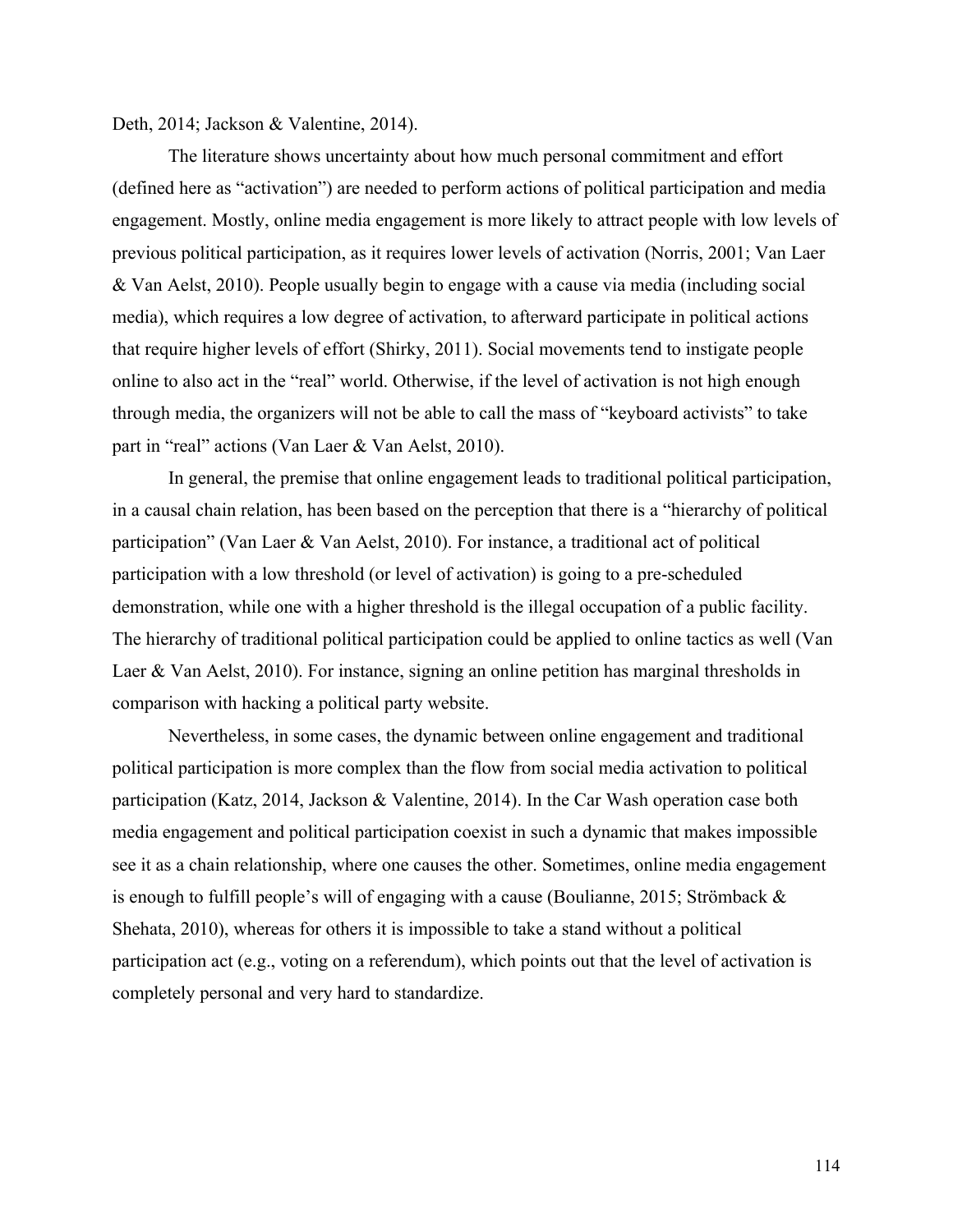### **3. Conflict and issue frames**

The frames are broadly defined as rhetorical lenses that affect, to some extent, how the individual processes information and gives it to its social and cultural meanings (de Vreese, 2004; McEntire et al., 2015; Norris, 2001). Thus, media framing is the selection of information to promote a particular angle of a problem, directing towards audiences through a mediatized public sphere, enabling the receivers to give meaning to that information and to choose political alternatives (Semetko & Valkenburg, 2000; Norris, 2001). For Strömbäck (2017) media frames trigger changes in attitudes, intentions, or behaviours towards political actors, organizations, or institutions.

The conflict frame is frequently studied as a strategy from the press to catch the attention of the audience (Falaska, 2014; Schuck et al., 2014). It focuses on disagreements and divergences between individuals, groups, institutions, or other conflicting parties in the news narrative (Falaska, 2014). The conflict is something inherent to politics and when correctly balanced it can be considered as beneficial for a well-functioning democracy (Schuck & de Vreese, 2012; Aalberg et al., 2011). Framing news as conflict is often expected in systems with a sharp political polarisation (like the Brazilian one, especially after the 2014 and 2018 elections), but less polarised societies can also have similar frequencies of the news focused on political conflict in specific contexts, such as elections (Dimitrova & Strömbäck, 2012). The conflict frame is more present when the news is about specific issues that often raise some level of controversies within the society. One example is the higher frequency of conflict news during election campaigns (Falaska, 2014; Schuck et al., 2013; Shehata, 2013). The coverage of political scandals is often fragmented and framed in terms of accusations and conflict, creating a see-saw game between politicians and reporters about what will be on the agenda (Kepplinger et al., 2012; Molotoch & Lester, 1974).

The issue framing, on the other hand, focuses not on portraying disagreement between actors but in showing points of view on issues, problems, proposals for solving them, and the implication of policies for the society (Dekavalla, 2016; Shehata, 2013). It is dominant if the news stories are focused on an informational perspective rather than focusing on individuals (Valentino et al., 2001; Guggenheim et al., 2015). In other words, the issue frame is less concerned about personal points of view, having a more analytical approach to subjects. Likewise, it is directed to information and to increase the knowledge about a topic using an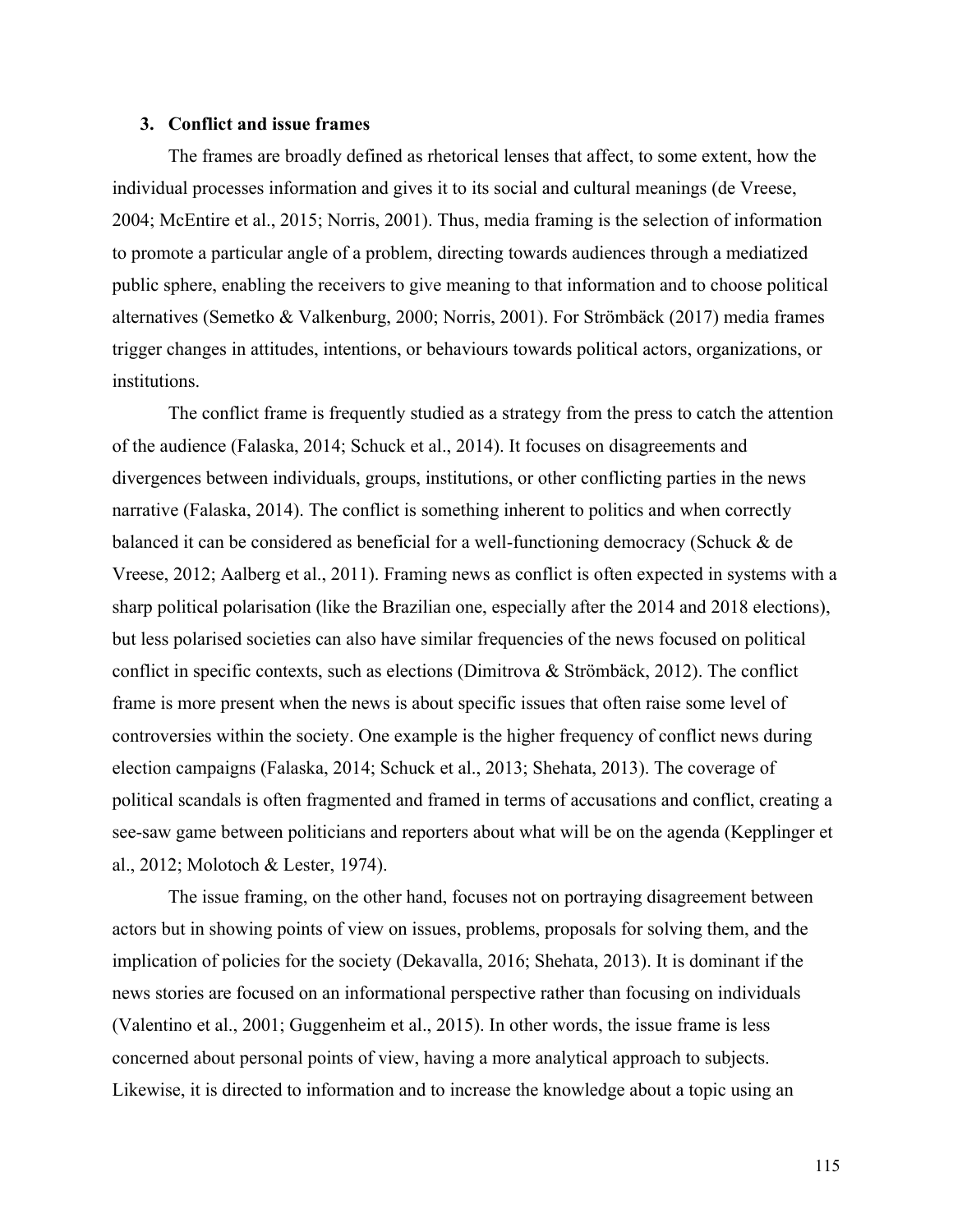analytical narrative (McEntire et al., 2015). The issue frame is often used when the story requires a deeper level of analysis, information gathering, and data display (McEntire et al., 2015). It is also predominant in the news when the focused policy is at its early stages of discussion rather than when it has already matured (Dekavalla, 2016). Likewise, the issue frame is more often used during the early stages of political campaigns, when the level of polarisation is usually lower (Dekavalla, 2016).

The effects' magnitude of news consumption over political action is unclear. Part of the literature indicates that there is a strong correlation between media consumption and voting but a limited effect on protesting (Corrigal-Brown & Wilkes 2014). Other studies show that it is impossible to attribute to news consumption, isolated from other actions, the capacity of activating people to act (Liu et al., 2013; Boulianne, 2015). The literature shows that different media frames do not usually trigger the same effects (de Vreese, 2004; McEntire et al, 2015). On the one hand, the issue frame is normally expected to have a positive effect on activating people to act (Shehata, 2013), on the other hand, the conflict frame is likely to reduce the levels of activation (Cappella & Jamieson, 1997). Based on that, the first hypothesis of this study is: H1a: The issue frame has a positive correlation between political participation and media engagement regarding the Car Wash operation; H1b: The conflict frame has a negative correlation between political participation and media engagement regarding the Car Wash operation.

Why does this happen? The literature often relates the media frames with political cynicism. It is defined as the absence of trust in politicians and politics in general (de Vreese, 2005). On the issue frame side, the literature remains divided in evaluating the effects that frame has over political cynicism. Cappella and Jamieson (1997) found that the issue frame during political campaigns, in general, does not increase cynicism, but they did not find any evidence that it reduces cynicism either. However, Shehata (2013) found that it is possible for the issue frame to be positively related to the reduction of political cynicism. The conflict frame, on its side, is positively associated with political cynicism and distrust in politics, especially during election campaigns (Cappella & Jamieson, 1997; de Vreese, 2005; Shehata, 2013).

Looking at the Car Wash operation, it is expected that some politicians will be seen as undermining the investigation, as they can exert pressure over it or change legislation. Thus, it is expected that the news frames about the Car Wash will have effects on political cynicism and those will follow a similar logic from previous research (the conflict frame increases cynicism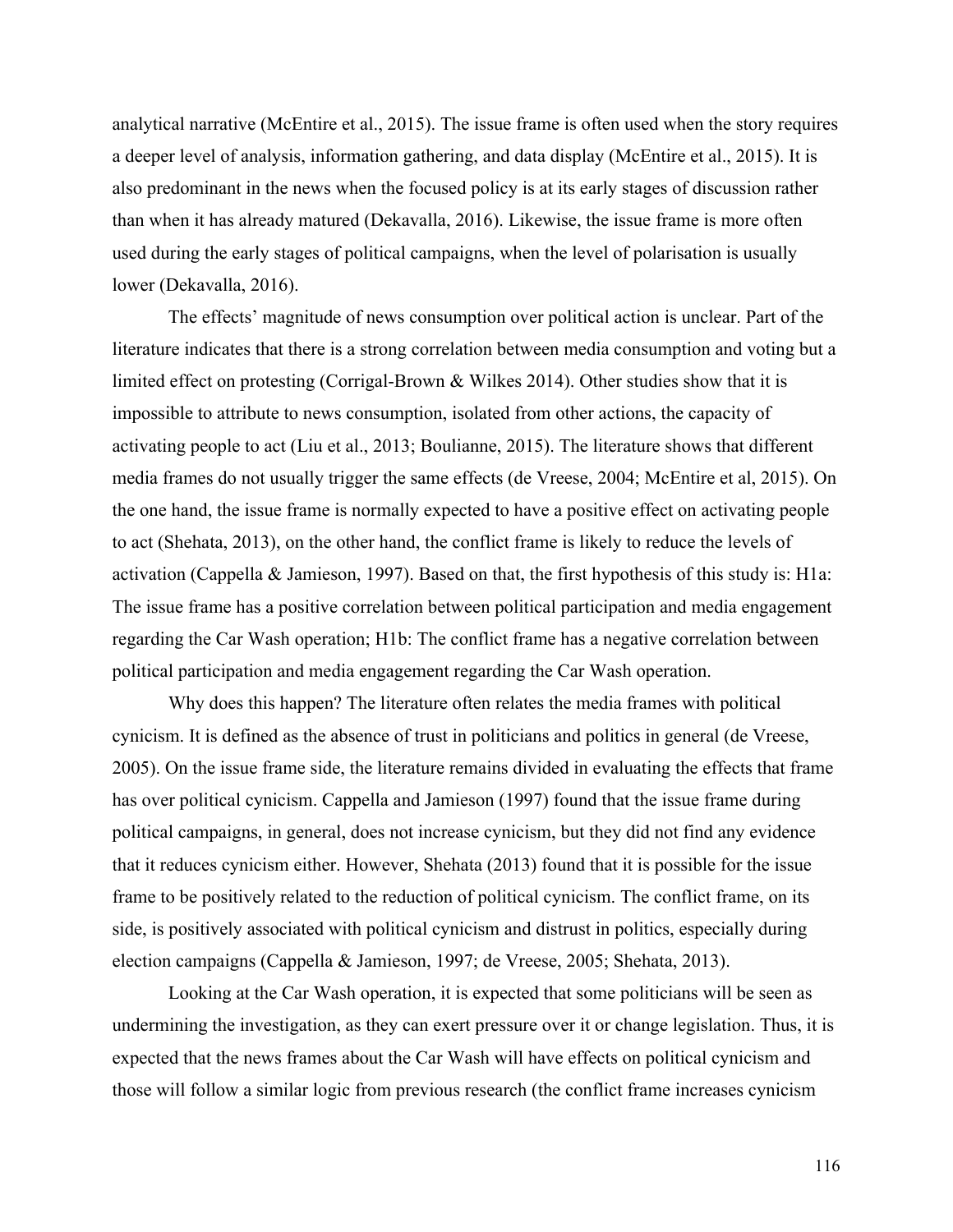whereas the issue frame reduces it). Based on that, the second hypothesis is: H2a: The issue frame reduces political cynicism and, consequently, people will have a better perception of politics, which will make them feel more willing to participate/engage with the Car Wash operation; H2b: The conflict frame rises political cynicism and, consequently, people will have a worse perception of politicians, which will make them feel less willing to participate/engage with the Car Wash operation.

Shehata's (2013) research also supports that the issue frame increases institutional trust in political institutions whereas the conflict frame would trigger the opposite effect. Thus, the level of trust might have a positive correlation regarding media engagement and political participation (Shehata, 2013). Despite Shehata's analysis is focused on political institutions and not on the judicial system, we assume, by analogy, that his findings could be replicated to analyze the trust in the institutions involved on the Car Wash operation (Federal Police, courts, etc.). So, the third hypothesis is: H3a: The issue frame rises trust in institutions and, consequently, it enhances political participation and media engagement with the Car Wash operation; H3b: The conflict frame reduces trust in institutions and, consequently, it trims political participation and media engagement with the Car Wash operation.

Although most of the research indicates that the conflict frame leads to deactivation, if people perceive that something they agree upon is under threat, or if there is a turning point to come, they could feel motivated to act (Schuck et al., 2014; de Vreese & Tobiansen, 2007; de Vreese & Semetko, 2002). Very often is on the news that the Car Wash operation is under threat. That can be exemplified by the death of Teori Zavascki in a plane crash in January 2017. He was the Justice responsible for the investigation in the Supreme Court and his death raised suspicions of sabotage. To cover that possibility, we elaborated the fourth hypothesis H4: Through the conflict frame, people perceive a threat to the continuity of the Car wash operation more intensively than those exposed to the issue frame. Thus, the conflict frame enhances political participation and media engagement at a higher level than the issue frame if mediated by the perception of a threat.

Also, the role of the three moderators is analysed. These moderators may intervene in how the media frames activate political participation and media engagement. The first moderator is political leaning. As the Car Wash operation is sometimes accused of being partisan, levels of activation could be affected by political preferences. The second one is how supportive of the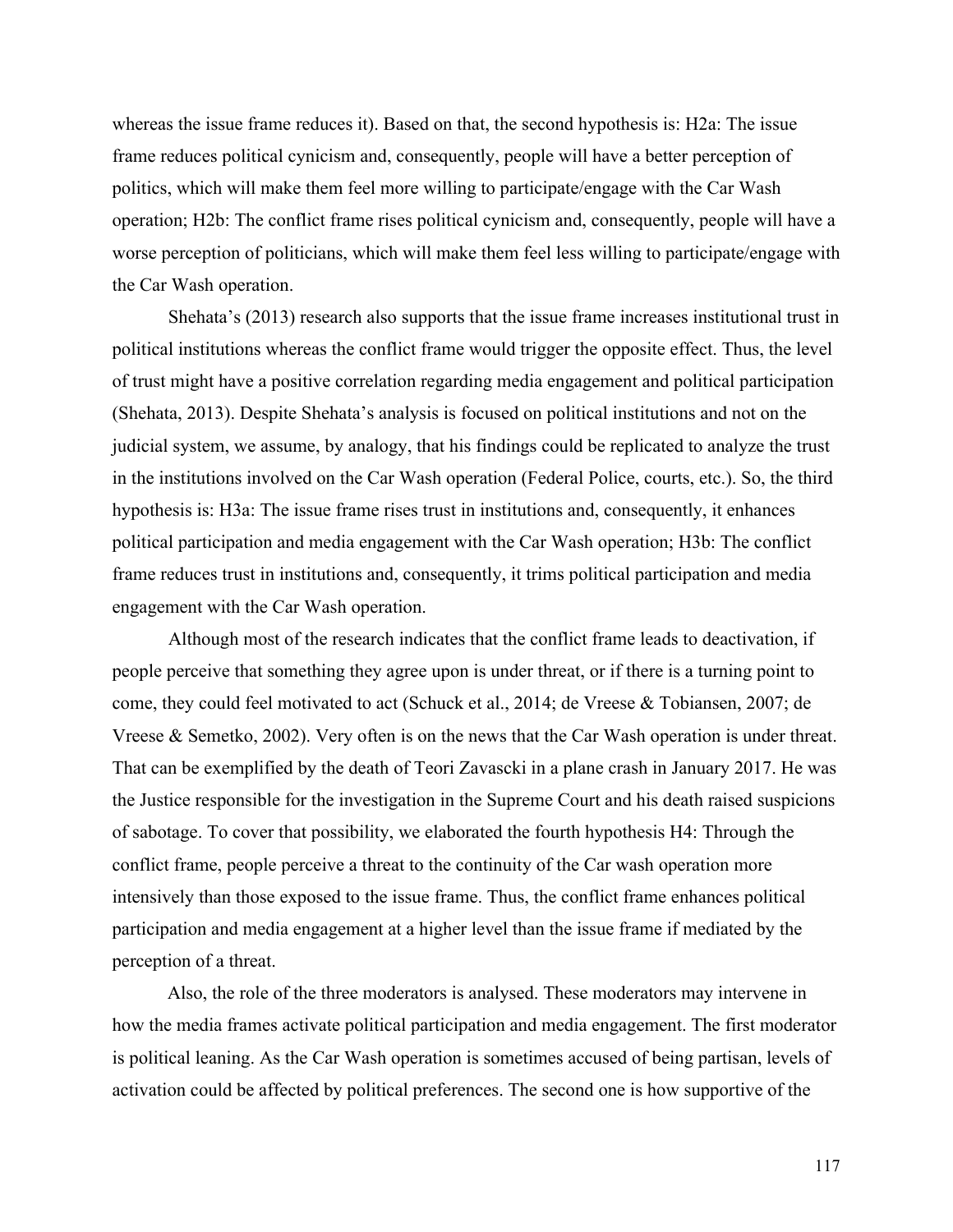operation one is. And thirdly, interest in politics as a factor that can affect the levels of political participation and media engagement (Boulianne, 2011).

#### **4. Data and Methodology**

To test the moderators and the hypothesis, we ran an experiment, between April 3 and 10, 2017. The experimentation enables one to perform an action (stimulus) and to look at how the subjects respond to that, assessing the respondent's behavior, intentions, and emotions (Babbie, 2005; David & Sutton, 2011). Controlled manipulations in the media content have been proving to be an efficient way of establishing a relationship between framing and its effects, guaranteeing a high level of internal validity (de Vreese, 2004; Valentino et al., 2001). One of the following three conditions were randomly assigned to a participant. The first one was a news piece showing a conflict between two politicians from different parties in the Parliament. In that context, they were discussing a new bill that could change the way the Car Wash operation has been conducted (conflict frame - CF). The second one was a news piece based on the same issue but rather than focusing on conflict, the framing was discussing the issue and, instead of politicians arguing, it shows two political scientists explaining what the new legislation was and what it could cause (issue frame - IF). And the third condition was assigned to a group (control group - CG) which received the same questions of the other two groups but without being exposed to any news material.

Firstly, the participants had to complete a questionnaire about their political preferences to test the moderators (how interested in politics, how supportive of the operation and where would you place yourself in the political spectrum), with values ranging from one to five. Afterward, the issue and conflict frame groups were exposed to their respective stimulus and had to answer their reaction to the content of the news. Finally, the respondents were asked to report their level of agreement with some statements (e.g.: I feel I want to go a demonstration; I feel that I want to post something online, etc) and to fill up demographic data. The sample consisted in a total of 372 people (CF N=119; IF N=121; CG N=132), 59,79% were females and 40,21% males. 27,25% were between 18-22 years old, 41,80% between 23-30, 14,81% from 31-45, 14,55% from 46-60, and 1,59% with 61 years old or more, the experiment was conducted online with Brazilians which were recruited via social media using a snowball sampling technique.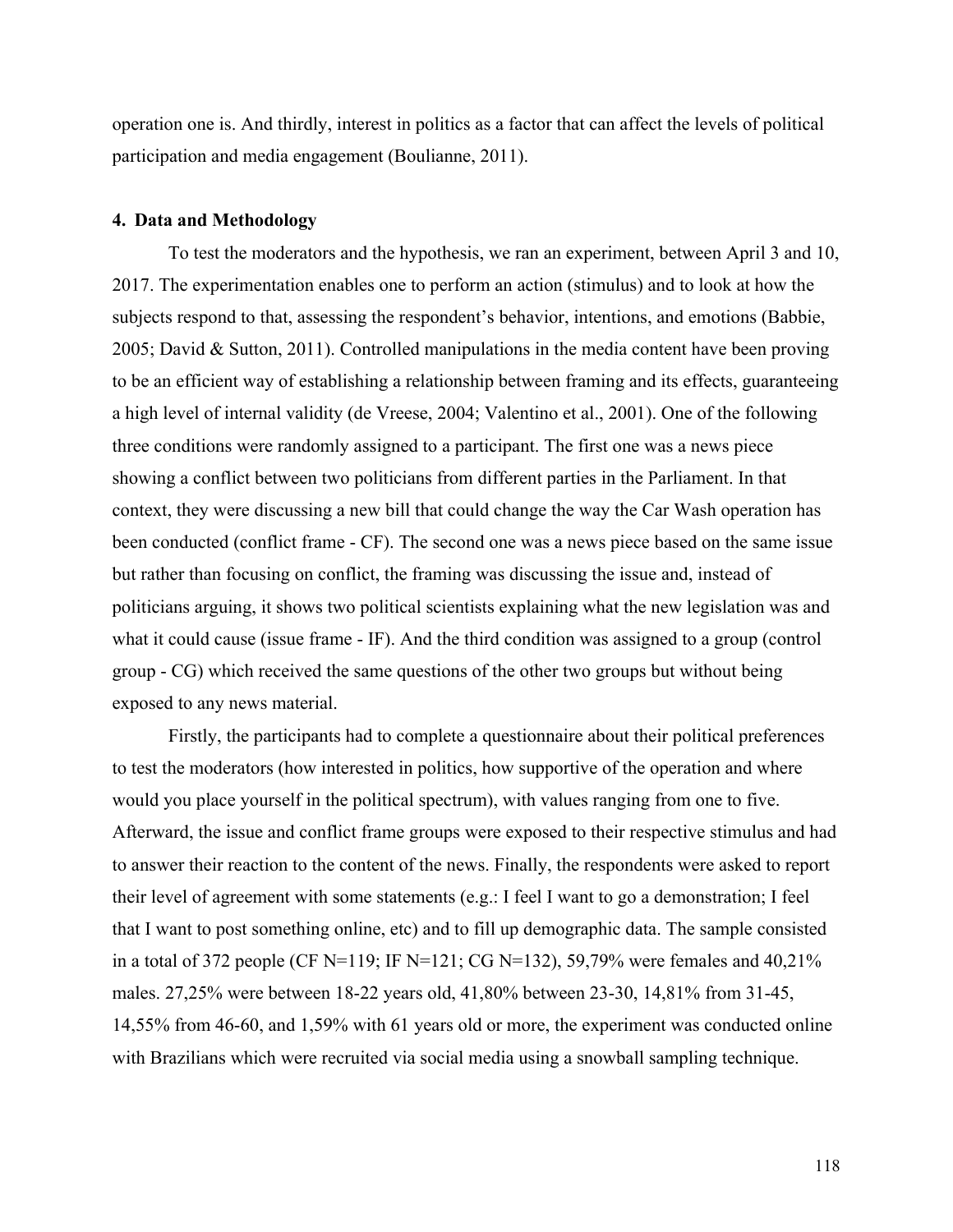Often, the experimental method comes with the price of an unnatural exposure that maybe would not happen in the real world, reducing the external validity of the study (de Vreese, 2005; Babbie, 2005; McDermott, 2002). Nonetheless, the creation of stimulus closer to real-life experiences could reduce those limitations (McDermott, 2002), that is why the stimuli were written to be as closer to a real situation as possible. The conflict frame stimulus was operationalized as having: (1) a conflict or disagreement between political actors; (2) personal attack between two or more politicians; and (3) an actor's reproaching or blaming another (Aalberg et al., 2011; Schuck et al., 2014; Semetko & Valkenburg, 2000; Falaska, 2014). The issue frame, on its side, was produced focusing on three elements: (1) explaining the issue; (2) having the voice of specialists rather than politicians' ones; (3) showing data and interviewing scientific sources (Valentino et al., 2001; Shehata, 2013; Dimitrova & Strömbäck, 2012). Both stimuli were based on real situations and elaborated from news extracts of Brazilian broadsheets (notably Folha de São Paulo, O Estado de São Paulo, and O Globo). Both pieces were written with an equal number of paragraphs and lines, similar word count (CF: 396; IF: 377), and related content and quotes.

The manipulation of the stimuli was made over: (1) actors, from politicians (CF) to specialists (IF) - whereas the quotes are practically the same -; (2) headlines and pictures (the CF had two pictures showing politicians arguing, whereas the IF had two neutral images of the Brazilian Supreme Court building and a Petrobrás logo); (3) verbs; and (4) the last paragraph (the CF highlights the discussion whereas the IF brings data and explanations about the Car Wash operation). The stimuli were inspired by Valentino et al. (2001) work and submitted to a professional journalist who helped me to check if the stimuli were developed in accordance with their respective operationalizations.

The dependent variables were evaluated through a 5-point scale (ranging from 1=not at all to 5=completely), and they were operationalized in the following way:

• Political participation: to what extent do you feel activated to: (1) participate on demonstrations; (2) sign a petition (physically); (3) sign an online petition, (4) merged variable.

• Media engagement: to what extent do you feel activated to: (1) share news on social media; (2) post something produced by yourself on social media; (3) comment on news portals; (4) merged variable.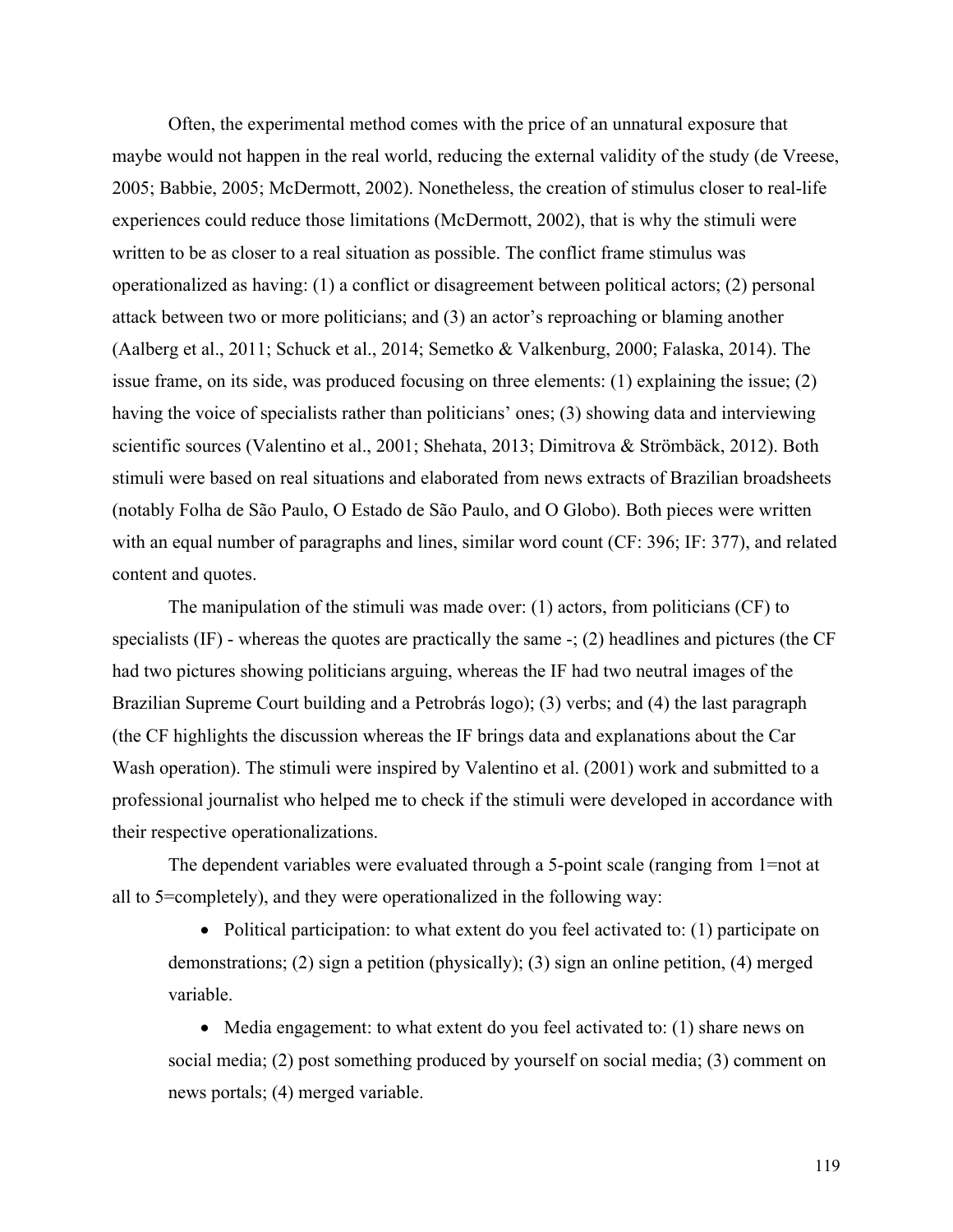The moderators (political leaning, support to the operation, and political interest) and mediators (political cynicism, institutional trust, and perception of a threat) were measured using Likert scales, usually varying from 1 to 5, with a few exceptions. The questionnaire and the stimuli were written and applied in Brazilian Portuguese.

## **5. Findings**

Firstly, the effects of moderators on political participation and media engagement were analysed. The data was run on the SPSS PROCESS software, which allows assessing the different effects of mediators and moderators over the relationship (interaction) between an independent and a dependent variable (Hayes, 2013). It is combined with the Johnson-Newman technique, which gives intel about the direction of the relationship (Hayes, 2013). Through that, it is possible to have in details the effects of a news frame over political participation and media engagement inside "zones of significance", which are regions where we can detect if there are values of the moderator for which the relationship with the variable is significant (Hayes, 2013; Dawson, 2014).

It was analysed if the frames would have any effects on political participation and media engagement while moderating for political leaning (a scale from 1-100) within the two groups conflict and issue frame. When people were exposed to the issue frame, we found a statistically significant activation for political participation on people that are more on the left side of the political spectrum  $[b=.3018, t(249)=1,9695; p<.05$  for people who scored <39.084 on the political leaning scale  $(43,08\%$  of the respondents)<sup>1</sup>]. For media engagement, the activation occurs on those who are on the extreme left side of the political scale  $[b=.2837, t(249)=1.9695;$ p<.05 for people who scored <28.8977 on the political leaning scale (27,27%)]. The results indicate the interesting effect that people who identify themselves as left-leaning tend to engage more (act politically) when exposed to an analytical frame. At the same time, people who identify as right-wing do not feel motivated to act when exposed to the issue frame.

Running the test to analyse the interaction between media frames and political participation, while moderating for Car Wash operation perception, the interaction is significant when we look at media engagement. The respondents who identified themselves as more

<sup>&</sup>lt;sup>1</sup> Statistically significant at a 95% confidence interval (p<.05). A positive "t" (t-statistics) shows activation (willingness to act), whereas a negative "t" indicates the opposite (deactivation).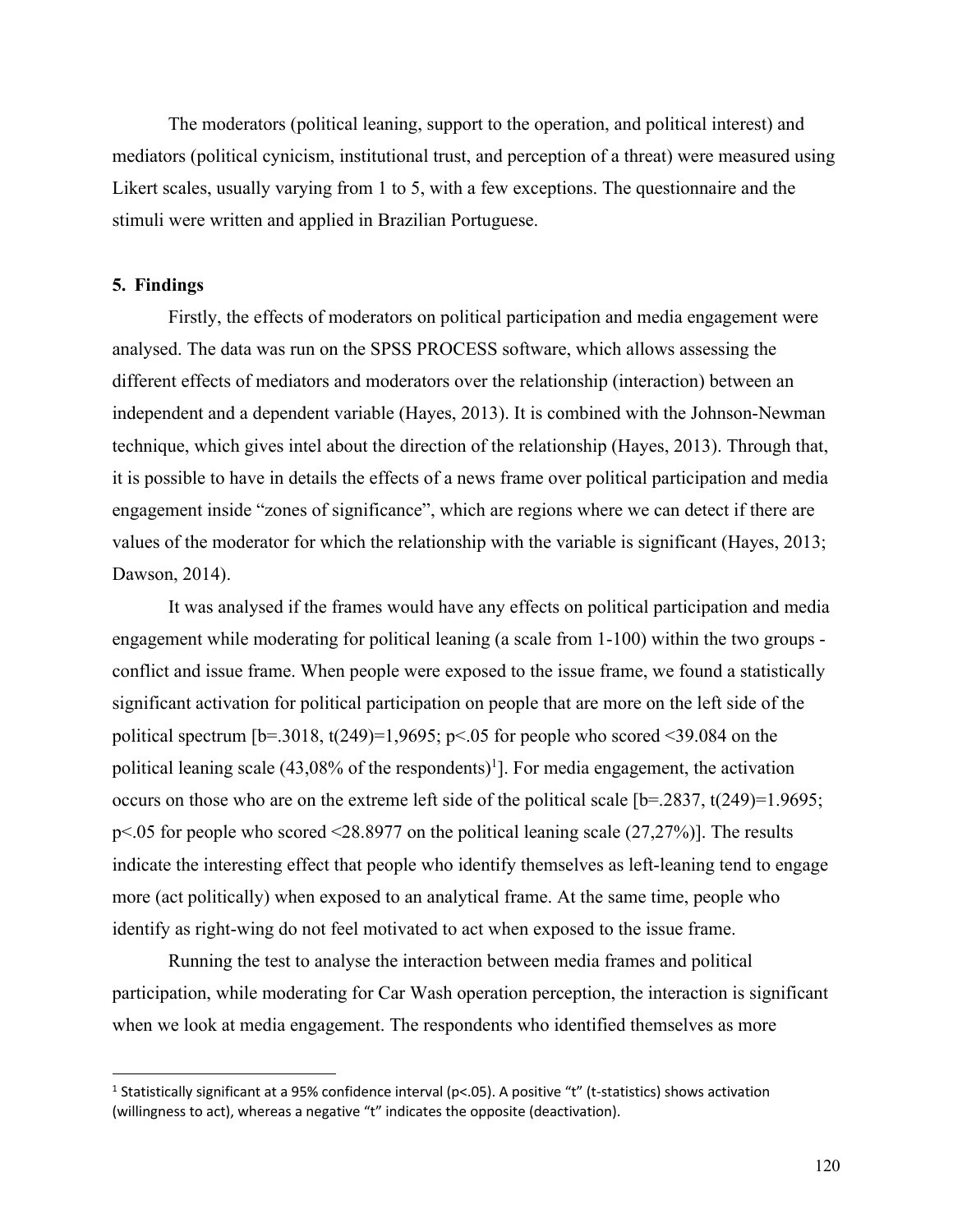supportive felt deactivated to perform online actions when exposed to the conflict frame  $[F(3, \cdot)]$ 247)=6.2913, p=.0004, R<sup>2</sup>=.0742; interaction: b=-.2118, t=-2.2476, p=.0255]. In turn, when exposed to the issue frame, the opposite effect happens: people who are less supportive tend to engage through media [interaction:  $b=-.2552$ ,  $t(249)=-2.7835$ ,  $p=.0058$ ; transition point:  $b=-$ .6122,  $t=1.9695$ ,  $p=.05$ ;  $p<.05$  for people who scored <2.043 on the supporting the operation scale (42,69%)].

These results indicate that when people are supportive of a cause, they can feel demotivated to engage through media. Maybe this is due to the negativity that usually follows conflict news and the lack of willing to expose themselves on a discussion where they can be at a disadvantage point. On the other hand, those who oppose a cause can feel encouraged to engage with the news when the issue is on neutral ground<sup>2</sup>.

Overall, the analysis of mediators showed that the issue frame activated people more on the left and less supportive of the operation to perform political participation and media engagement acts. Whereas the conflict frame demotivated people to act. Thus, the media frames seem to affect differently people from diverse ideological preferences and how much they are supportive of a cause.

Moving to the analysis of the hypothesis, the dependable variables "going to demonstrations", "signing online petition", and "signing petition in person" were merged into one: "political participation" (CF: M=2.41, SD=1.24; IF: M=2.72, SD=1.26; CG: M=2.49, SD=1.24). The same procedure was followed with "posting on social media", "sharing the news on social media", and "commenting on news portals", which were merged into the single "media engagement" variable (CF: M=1.85; SD=.96; IF: M=2.20, SD=1.11; CG: M=2.08, SD=1.03). Those merges were made to give a better comparison of media engagement and political participation. The data was analysed using PROCESS, and add-on by Andrew Hayes (2013) to the SPSS program. It allows us to run several series of models to predict effects, controlling first for the mediators (political cynicism, institutional trust, and perception of a threat), then for the moderators (political leaning, interest in politics, and perception about the car wash operation).

<sup>&</sup>lt;sup>2</sup> One possible explanation is linked with Noelle-Neuman's Spiral of Silence theory, where individuals who perceive that their personal opinions become dominant, they tend to voice them more often in public. On the other hand, those who notice that their opinions are losing ground or being attacked tend to remain more reserved (Noelle-Neuman, 1993).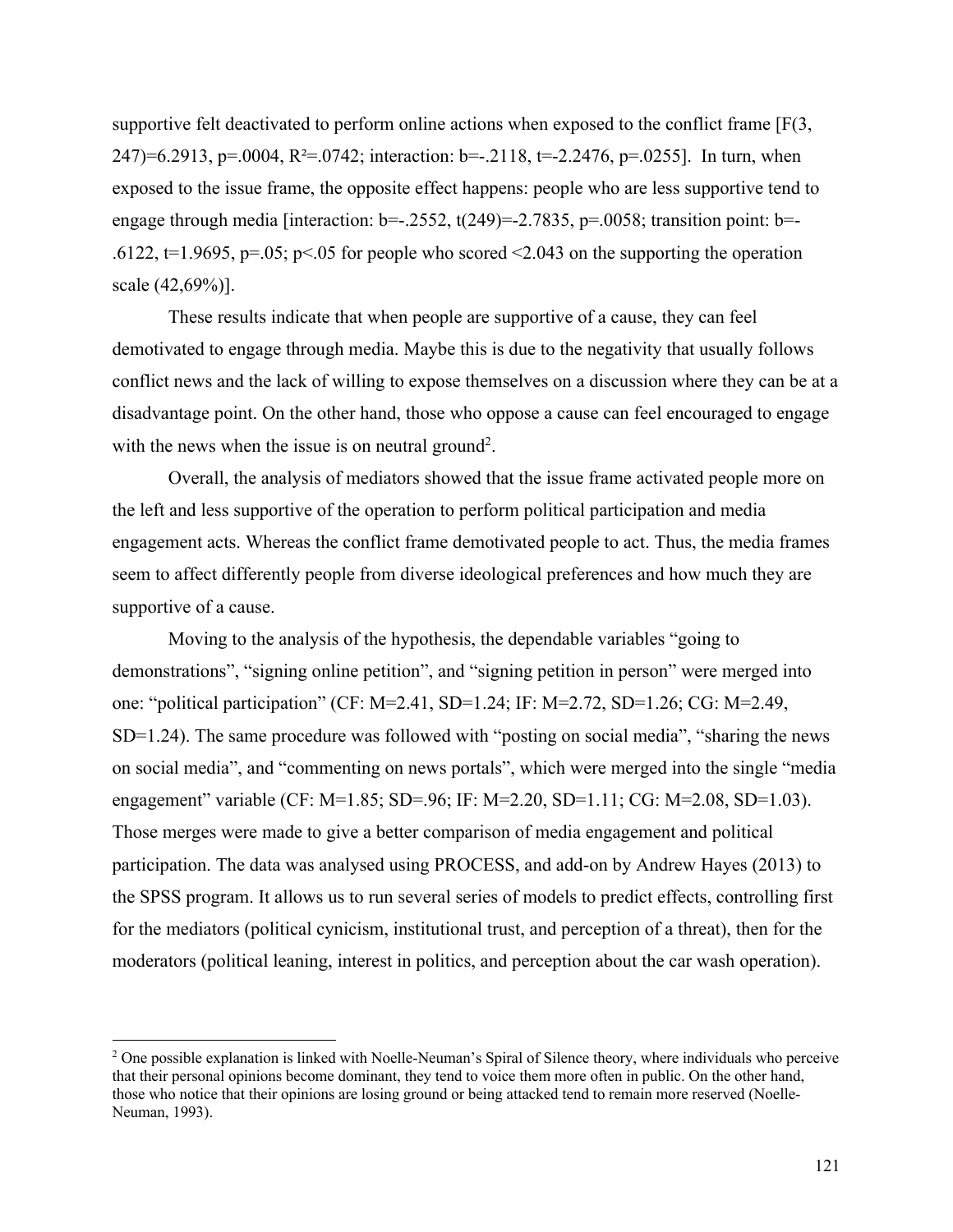In all tests, variances can be considered as equal (Levene test  $> 0.05$ ), and to get the p-values, the post hoc Tukey HSD test was run.

Regarding the H1a and H1b, it was run an ANOVA test to analyse frames and political participation and media engagement, having the control group as a baseline. A negative mean difference shows that the respondents exposed to a particular frame scored less in comparison to the control group, whereas a positive figure shows the opposite: a higher willingness to perform acts than the control group. Those exposed to the conflict frame showed no statistically significant difference in comparison to the control group. The issue frame group, on its side, showed a positive and statistically significant correlation between being exposed to it and going to demonstrations (CF M= 2.29, SD= 1.33; IF M=2.62, SD=1.31; CG:M=2.13, SD=1.34). The only statistically relevant result was that the issue frame raises levels of activation to attend demonstrations. Thus, H1a can be partially confirmed and the H1b must be discarded (see full results in Table I).

|                  |                           | <b>Conflict frame</b> |                     |           |      | <b>Issue frame</b> |                     |           |                   |
|------------------|---------------------------|-----------------------|---------------------|-----------|------|--------------------|---------------------|-----------|-------------------|
|                  |                           | Mean                  | Mean<br>differences | <b>SE</b> | Sig. | Mean               | Mean<br>differences | <b>SE</b> | Sig.              |
| <b>Political</b> | <b>Protest</b>            | 2.286                 | .157                | .168      | .619 | 2.628              | .499                | .167      | .008 <sup>3</sup> |
| participation    | Online                    | .2.546                |                     | .195      | .221 | 2.901              | .030                | .194      | .987              |
|                  | <b>Petition</b>           |                       | 325                 |           |      |                    |                     |           |                   |
|                  | <b>Petition</b>           | 2.412                 | $-.058$             | .186      | .948 | 2.628              | .158                | .184      | .668              |
|                  | in person                 |                       |                     |           |      |                    |                     |           |                   |
|                  | <b>Merged</b>             | 2.414                 | $-.075$             | .157      | .880 | 2.719              | .229                | .156      | .307              |
|                  | variable                  |                       |                     |           |      |                    |                     |           |                   |
| Media            | Own                       | 1.689                 | $-.273$             | .146      | .148 | 2.107              | .145                | .145      | .576              |
| engagement       | post.                     |                       |                     |           |      |                    |                     |           |                   |
|                  | <b>Share</b>              | 2.176                 | $-.339$             | .173      | .125 | 2.603              | .088                | .172      | .866              |
|                  | news                      |                       |                     |           |      |                    |                     |           |                   |
|                  | <b>Comment</b>            | 1.672                 | $-.092$             | .141      | .787 | 1.892              | .127                | .140      | .635              |
|                  | news                      |                       |                     |           |      |                    |                     |           |                   |
|                  | <b>Merged</b><br>variable | 1.846                 | $-.235$             | .131      | .174 | 2.201              | .120                | .130      | .627              |

**Table I** – Means and mean differences between the CF/IF groups and the control group.

To analyse the H2a and H2b, we ran an ANOVA to test the relationship between the media frames and political cynicism, having the control group as a baseline (M=4.454,

<sup>&</sup>lt;sup>3</sup> Statistically significant at a 95% confidence interval ( $p$  <.05)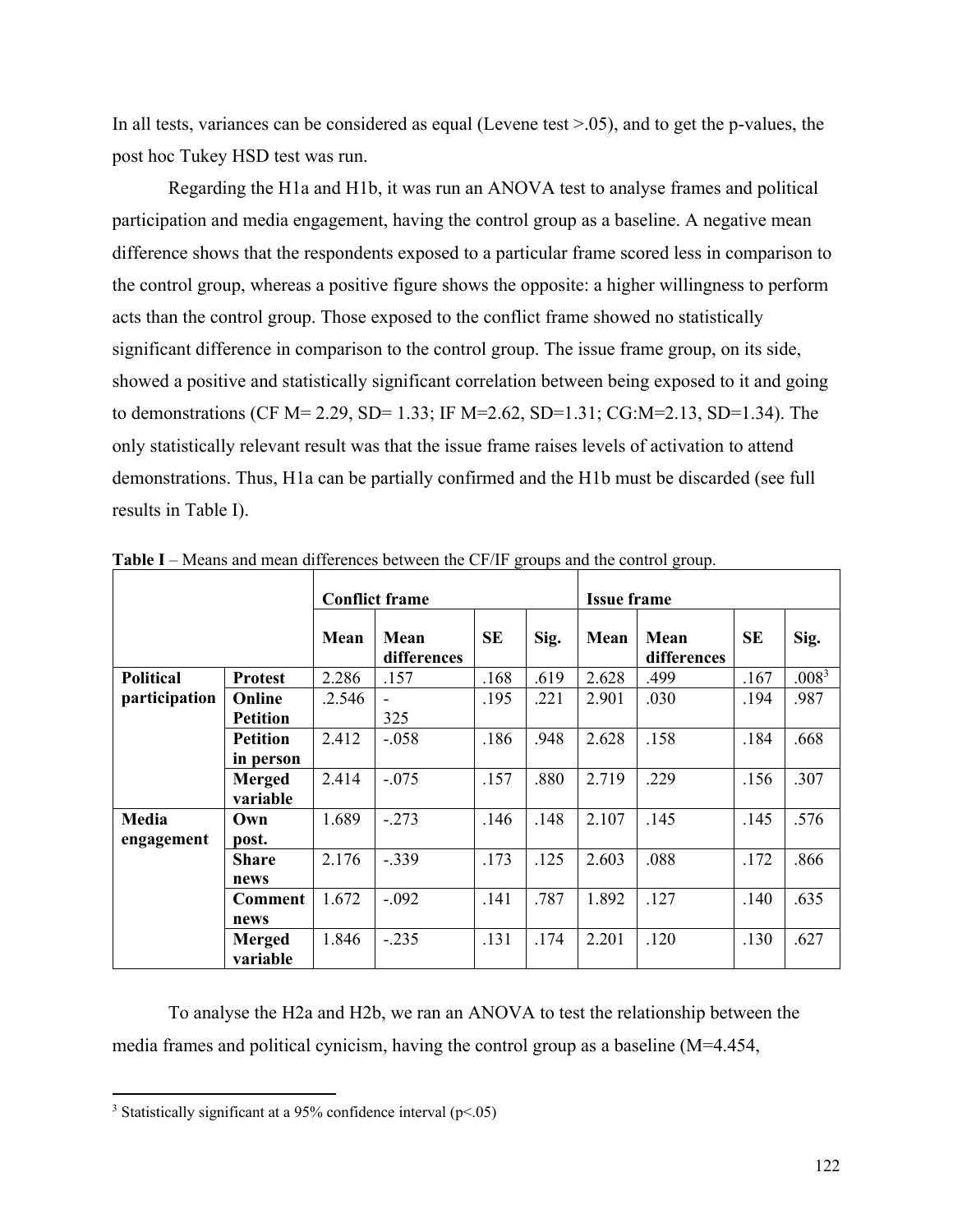SD=.0883). It used a scale ranging from 1 to 5, and all control groups presented a very high level of political cynicism. Both groups, exposed to the conflict  $(M=4.454, SE=.124, p=.998)$  or the issue frame (M=4.469, SE=.123, p=.997), showed no statistically relevant difference of political cynicism levels in comparison to the control group. Thus, from the analysis, it was not possible to prove that the conflict frame creates more political cynicism than the issue frame, that is why H2a and H2b are not confirmed.

Analysing the relationship between institutional trust and exposure to media frames (H3a and H3b), we ran a bivariate correlation analysis for institutional trust and media engagement and political participation. There, it was found positive and statistically significant figures, which indicates that people with a higher institutional trust are more willing to act (political participation:  $r=154$ ,  $p=.003$ ; media engagement:  $r=.123$ ,  $p=.017$ ). When we analyse the effects of media frames over institutional trust, using an ANOVA test, despite both groups expressed higher levels of institutional trust in comparison to the control group (M=2.378, SD=1.351), the result of the post hoc test showed no statistically significant difference between them (CF: M=2.723, SE=.172, p=.114; IF: M=2.529, SE=.171, p=.656). Thus, H3a and H3b should also be discarded.

And, for the last hypothesis (H4), the control group presented a positive and marginally significant correlation between the perception of a threat and political participation (merged variable)  $[r=.145, p=.096]$  and media engagement (merged variable)  $[r=.158, p=.071]$ . That means that the higher the perception of a threat over the Car Wash operation, the higher the activation to act. Nevertheless, when we ran the ANOVA models to analyse the correlation between the media frames and the perception that the Car Wash operation is under threat, no statistically significant difference was found between the frames (CF: M=3.242, SE=.160, p=.899; IF: M=3.116, SE=.159, p=.909) and the control group (M=3.182, SD=1.312). Thus, H4 must be dismissed.

### **6. Conclusions and limitations**

The analysis of the moderators showed that the conflict frame indeed reduces activation levels, particularly among those who positioned themselves more on the right side of the political spectrum and who are more supportive about the operation. In this case, the conflict frame seems to trigger what Newton (1999) labels as media malaise. It is defined as democratic pathology,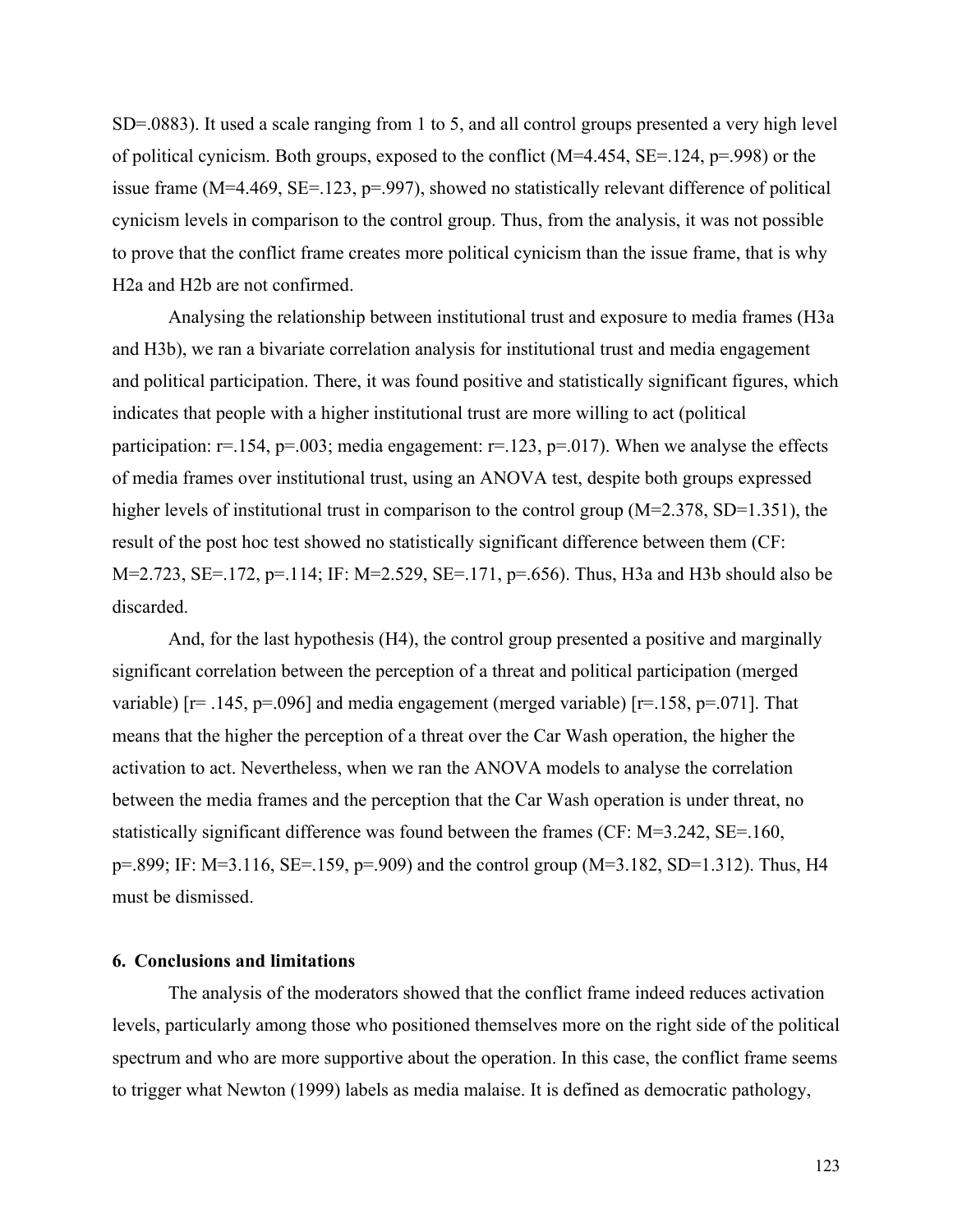which is caused by modern mass media, creating political apathy, distrust, cynicism, disillusionment, and even fear (Newton, 1999). On the other hand, the issue frame showed to have positive effects in some cases on groups that scored lower on political participation and media engagement, activating people to act.

Looking into the hypothesis, the premises of previous research that the conflict frame would reduce political participation (Schuck et al., 2014) could not be confirmed in this particular case, and the activation predicted for the issue frame only happened when analysing the variable "going to demonstrations". One possible explanation is that the operation began five years ago, thus it is an issue which people had a long time to think about, almost as an institution that is supposed to last forever. Besides, the conflict between political figures and those responsible for the investigation is very redundant in the news, more than the issue frame. That could have created a kind of "conflict frame fatigue", where people no longer identify the disputes as extraordinary events.

Secondly, the issue frame activating people to go to demonstrations indicates that the idea that internet-based acts (media engagement) could be easily activated in comparison to "real" action (political participation) cannot be confirmed in every case. A possible explanation is that media engagement may not be perceived as powerful enough when people want to take a stand. This may be a symptom of the Brazilian media's extensive coverage of protests, which may create the feeling that going to demonstrations is a more effective way of "making a change". Another possible cause is that engaging in the online sphere also has a personal cost that some of the previous research does not consider. Every time someone post or share something at one's page is exposed to aggressions and controversies that probably would not happen in the "real" world, especially within crowds that share similar thoughts- which is coherent with the Spiral of Silence theory (Noelle-Neuman, 1993). However, it requires further investigation to check the feasibility of those ideas.

The study has the following limitations. The first one is that the design (a questionnaire with close-ended responses) did not leave wide margins for people to express more precisely their feelings about the stimulus. A second limitation is that the research measures the levels of activation to perform media engagement and political participation regarding the Car Wash Operation, but it is not fit to assess what are people's goals with those actions. For further and more extensive research, it would be interesting to evaluate why the conflict frame demotivates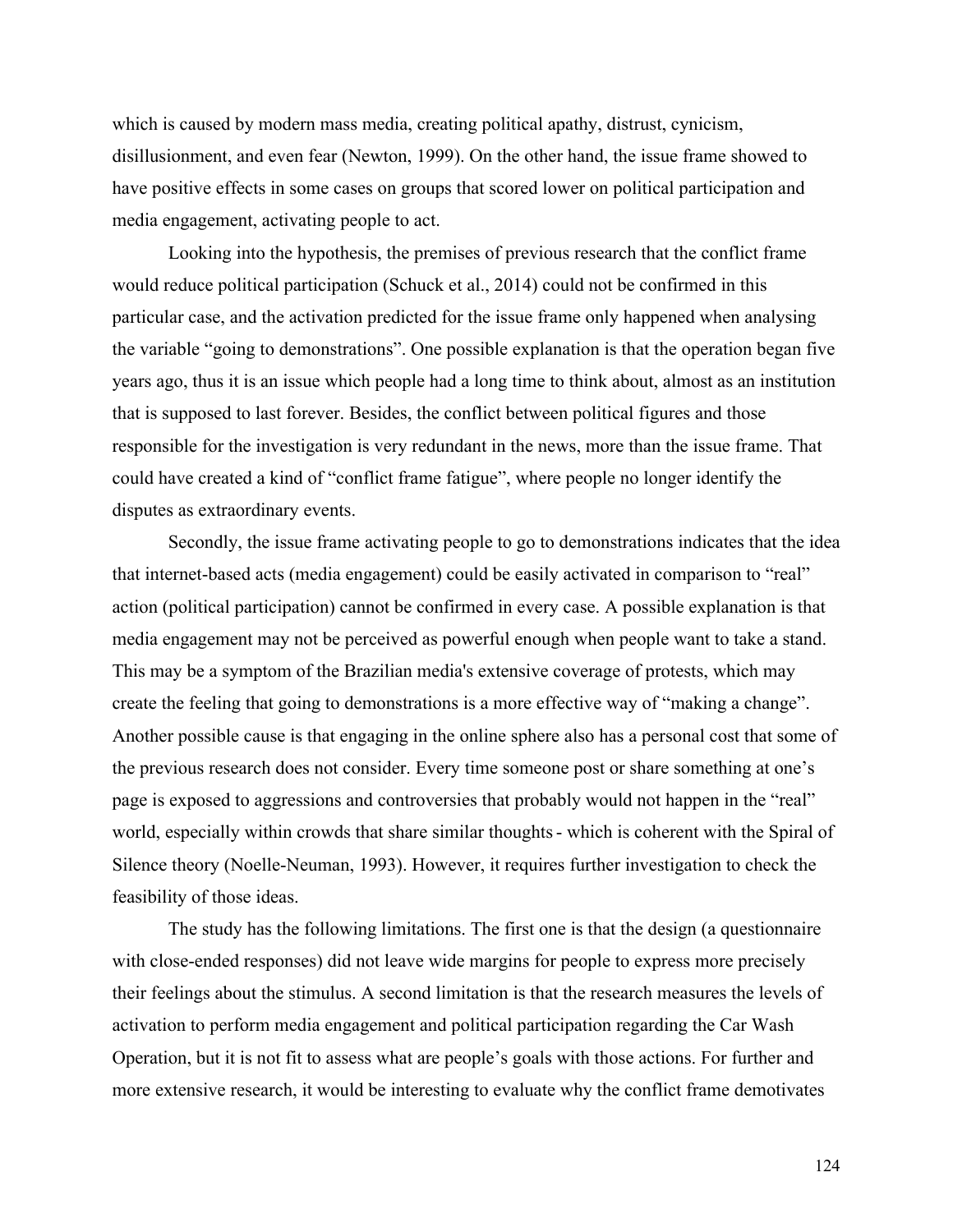and the issue frame motivates people to act and to evaluate if people's attitudes, triggered or not by the frames, tend to be more critical or more supportive of the Car Wash Operation. Besides, a future investigation could look in-depth if the conflict and the issue frame are perceived differently according to political preferences.

## **7. References**

- Aalberg, T., Strömbäck, J., & de Vreese, C. (2011). The framing of politics as strategy and game: a review of concepts, operationalizations and key findings. *Journalism,* 13 (2), 162-178, doi: 10.1177/1464884911427799.
- Boulianne, S. (2011). Stimulating or reinforcing political interest: using panel data to examine reciprocal effects between news media and political interest. *Political Communication*, 28 (2), 147-162, doi:10.1080/10584609.2010.540305.
- Boulianne, S. (2015). Social media use and participation: a meta-analysis of current research. *Information, Communication & Society*, 18 (5), 524-538, doi: 10.1080/1369118X.2015.1008542.
- Cappella, J & Jamieson, K. (1997). *Spiral of cynicism - the press and the public good* (1st ed.). Oxford University Press.
- Corrigall-Brown, C. & Wilkes, R. (2014). Media exposure and the engaged citizen: How the media shape political participation. *The Social Science Journal*, 51 (3), 408-421, doi: 10.1016/j.soscij.2014.03.009.
- David, M. & Sutton, C. (2011). *Social research. an introduction*. Sage Publications.
- Dawson, J. (2014). Moderation in management research: What, why, when, and how. *Journal of Business and Psychology*, 29 (1), 1-19, doi: 10.1007/s10869-013-9308-7
- de Vreese, C. (2004). The effects of frames in political television news on issue interpretation and frame salience. *Journalism & Mass Communication Quarterly*, 81 (1), 36-52, doi:10.1177/107769900408100104.
- de Vreese, C. (2005). The spiral of cynicism reconsidered. *European Journal of Communication*, 20 (3), 283-301, doi:10.1177/0267323105055259.
- de Vreese, C. & Tobiasen, M. (2007). Conflict and identity: explaining turnout and antiintegrationist voting in the Danish 2004 elections for the European Parliament. *Scandinavian Political Studies*, 30 (1), 87-114, doi:10.1111/j.1467-9477.2007.00174.x.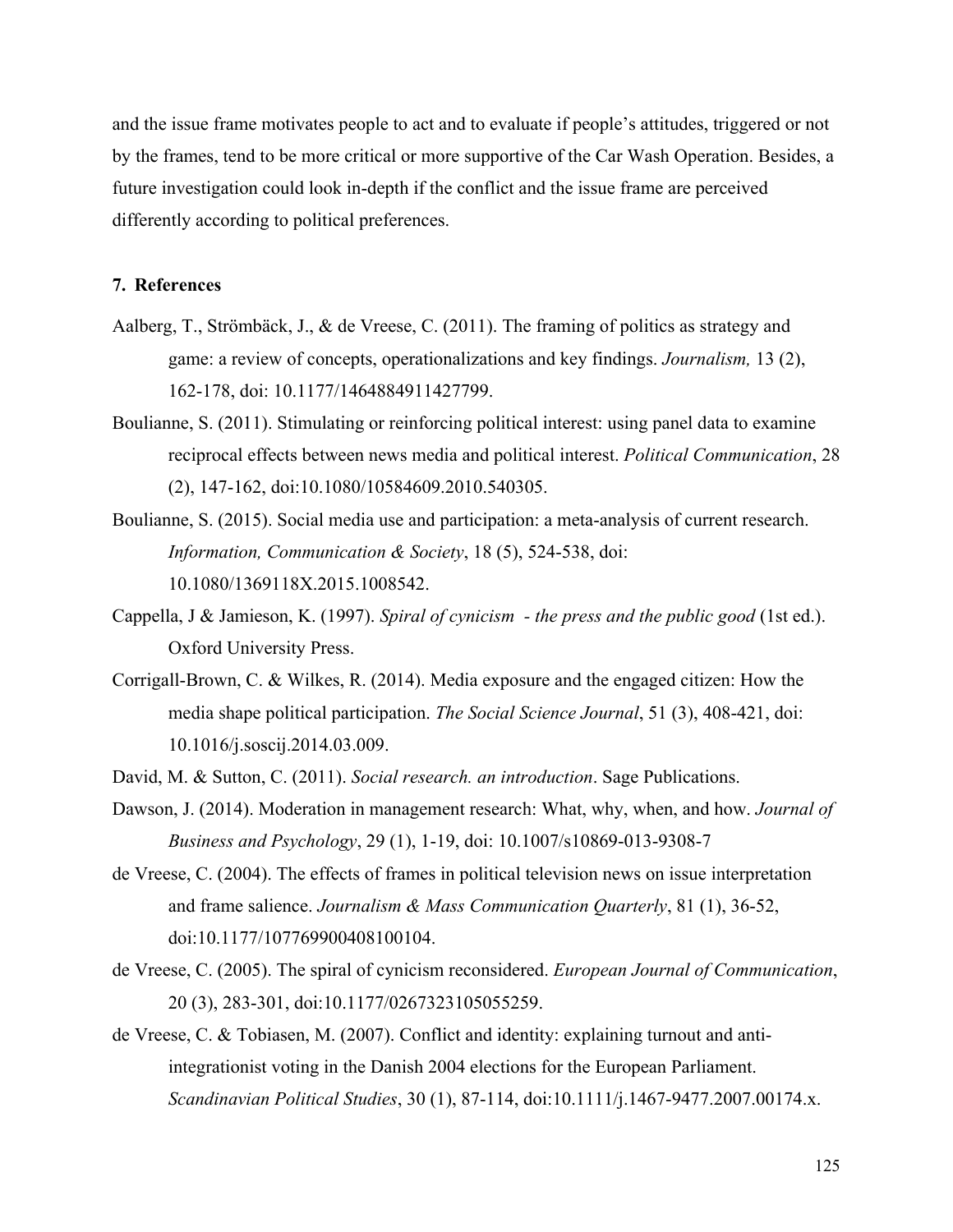- Dekavalla, M. (2016). Issue and game frames in the news: Frame-building factors in television coverage of the 2014 Scottish independence referendum. *Journalism*, 19 (11), 1588-1607, doi:10.1177/1464884916674231.
- Dimitrova, D. & Strömbäck, J. (2012). Election news in Sweden and the United States: A comparative study of sources and media frames. *Journalism*, 13 (5), 604-619, doi: 10.1177/1464884911431546.
- Ditto, P., & Lopez, D. (1992). Motivated skepticism: use of differential decision criteria for preferred and non-preferred conclusions. *Journal of Personality and Social Psychology*, 63 (4), 568–584, doi: 10.1037/0022-3514.63.4.568
- Falasca, K. (2014). Political news journalism: mediatization across three news reporting contexts. *European Journal of Communication*, 29 (5), 583-597, doi: 10.1177/0267323114538853.
- Guggenheim, L., Jang, S., Bae, S., & Neuman, W. (2015). The dynamics of issue frame competition in traditional and social media. *The Annals of The American Academy of Political and Social Science*, 659 (1), 207-224, doi:10.1177/0002716215570549.
- Hayes, A. (2013). *Introduction to mediation, moderation, and conditional process analysis (1st ed.).* The Guilford Press.
- Hooghe, M. (2014). Denying political participation: How to pinpoint an elusive target? *Acta Politica,* 49 (3), 337-348, doi: 10.1057/ap.2014.7.
- Hwang, H. & Kim, K.. (2015). Social media as a tool for social movements: the effect of social media use and social capital on intention to participate in social movements. *International Journal of Consumer Studies*, 39 (5), 478-488, doi:10.1111/ijcs.12221
- Jackson, L. & Valentine, G. (2014). Emotion and politics in a mediated public sphere: Questioning democracy, responsibility and ethics in a computer mediated world. *Geoforum*, 52, 193-202, doi: 0.1016/j.geoforum.2014.01.008
- Jebril, N., de Vreese, C., van Dalen, A., & Albaek, E. (2013). The effects of human interest and conflict news frames on the dynamics of political knowledge gains: evidence from a cross-national study*. Scandinavian Political Studies*, 36 (3), 201-226, doi:10.1111/1467- 9477.12003.
- Katz, E. (2014). Back to the street: when media and opinion leave home. *Mass Communication and Society*, 17 (4), 454-463, doi: 10.1080/15205436.2014.914228.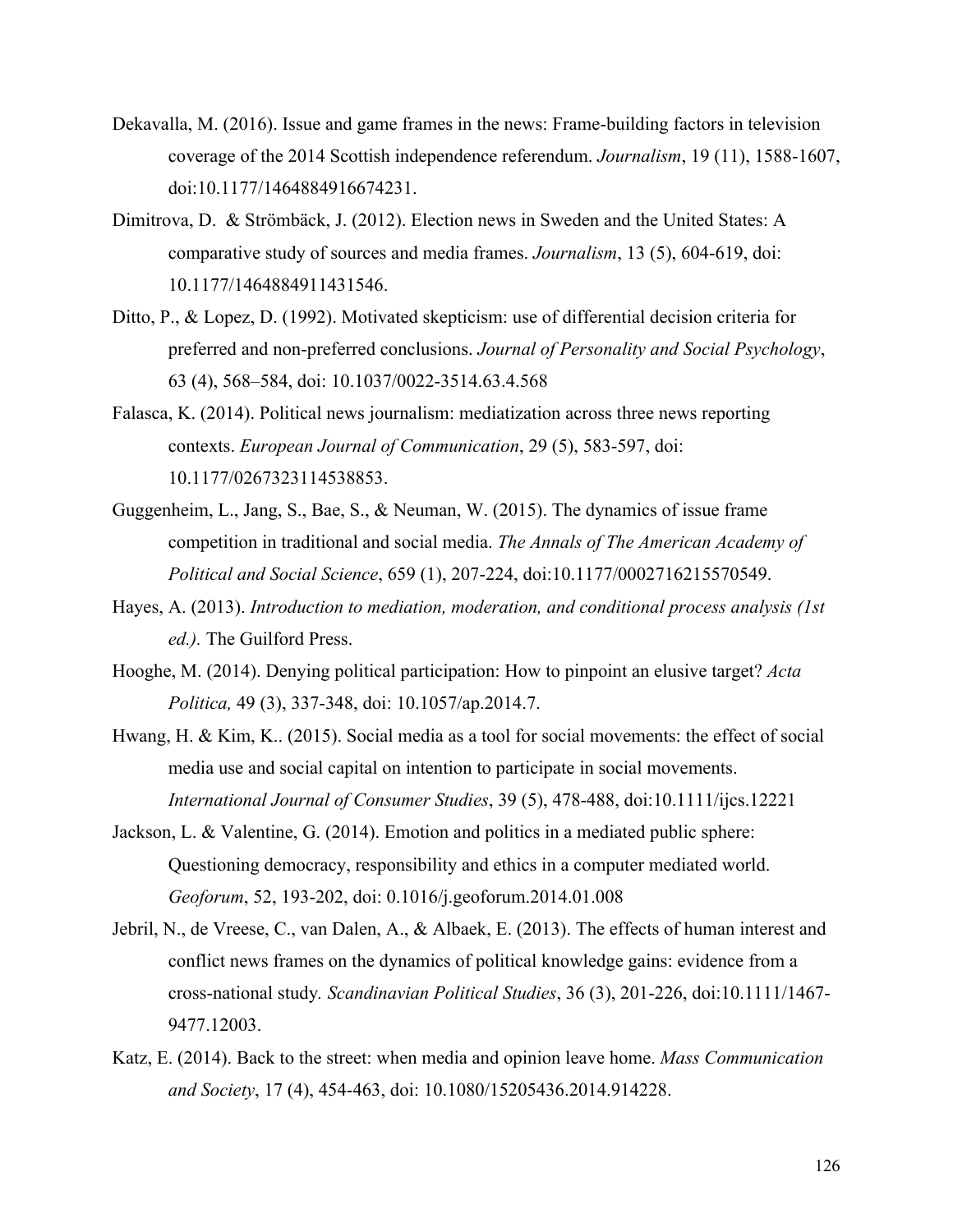- Kepplinger, H. M., Geiss, S., & Siebert, S. (2012). Framing scandals: cognitive and emotional media effects. *Journal of Communication*, 62 (4), 659-681, doi:10.1111/j.1460- 2466.2012.01653.x
- Lecheler, S., Schuck, A., & de Vreese, C. (2013). Dealing with feelings: Positive and negative discrete emotions as mediators of news framing effects. *Communications - The European Journal of Communication Research*, 38 (2), 189-209, doi:10.1515/commun-2013-0011..
- Lee, S. H.. (2015). News engagement versus news consumption. *Electronic News*, 9 (2), 75-90, doi:10.1177/1931243115581415.
- Liu, Y., Shen, F., Eveland, W., & Dylko, I. (2013). The impact of news use and news content characteristics on political knowledge and participation. *Mass Communication and Society*, 16 (5) 713-737, doi:10.1080/15205436.2013.778285.
- Mancini, P., Mazzoni, M., Cornia, A., & Marchetti, R. (2017). Representations of corruption in the British, French, and Italian press. *The International Journal of Press/Politics*, 22 (1), 67-91, doi: 10.1177/1940161216674652.
- Masters, A. & Graycar, A. (2015). Media reporting of corruption: policy implications. *Crime, Law and Social Change*, 64 (2-3), 153-175, doi:10.1007/s10611-015-9595-1
- McDermott, R. (2002). Experimental methods in political science. *Annual Review of Political Science*, 5 (1), 31-61, doi: 10.1146/annurev.polisci.5.091001.170657.
- McEntire, K., Leiby, M., & Krain, M. (2015). Human rights organizations as agents of change: an experimental examination of framing and micro mobilization. *American Political Science Review*, 109 (3), 407-426, doi 10.1017/s0003055415000295.
- McLeod, J., Scheufele, D., & Moy, P. (1999). Community, communication, and participation: the role of mass media and interpersonal discussion in local political participation*. Political Communication*, 16 (3), 315-336, doi: 10.1080/105846099198659.

McManus, J. (1994). *Market-driven journalism* (1st ed.). Sage Publications.

- Molotch, H. & Lester, M. (1974). News as purposive behavior: on the strategic use of routine events, accidents, and scandals*. American Sociological Review*, 39 (1), 101-112, doi: 10.2307/2094279.
- Newton, K. (1999). Mass Media Effects: Mobilization or Media Malaise? *British Journal of Political Science,* 29 (4), 577-599. https://www.jstor.org/stable/194239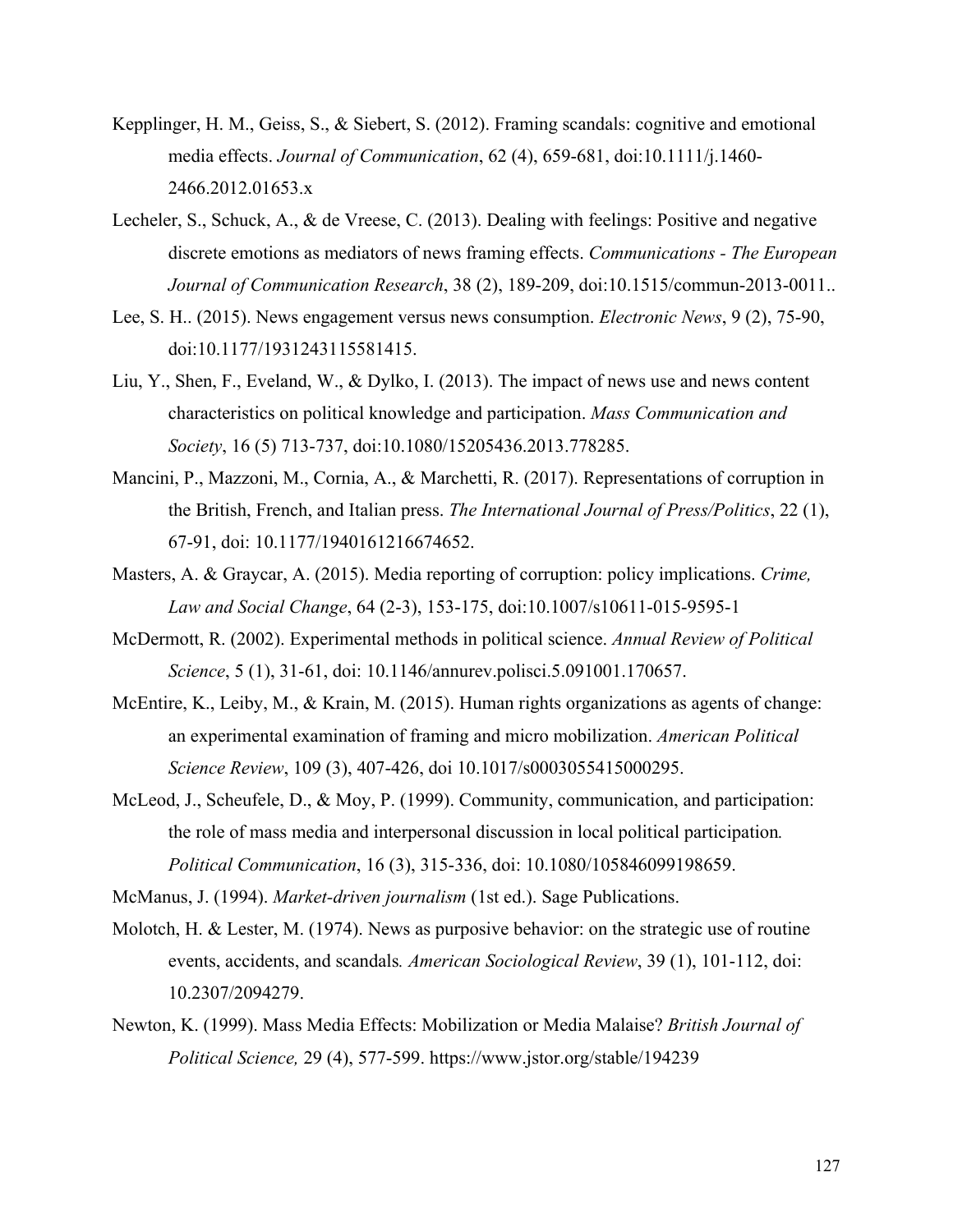- Noelle-Neumann, E. (1993). *The Spiral of Silence: Public Opinion- Our Social Skin*. University of Chicago Press.
- Norris, P. (2001). *Digital divide: civic engagement, information poverty, and the internet worldwide* (1st ed.). Cambridge: Cambridge University Press.
- Schuck, A. & de Vreese, C. (2012). When good news is bad news: explicating the moderated mediation dynamic behind the reversed mobilization effect. *Journal of Communication*, 62 (1), 57-77, doi:10.1111/j.1460-2466.2011.01624.x..
- Schuck, A., Vliegenthart, R., & de Vreese, C. (2014). Who's afraid of conflict? The mobilizing effect of conflict framing in campaign news. *British Journal of Political Science*, 46 (1), 177-194, doi:10.1017/s0007123413000525.
- Schuck, A., Vliegenthart, R., Boomgaarden, H., Elenbaas, M., Azrout, R., van Spanje, J., & de Vreese, C. (2013). Explaining campaign news coverage: how medium, time, and context explain variation in the media framing of the 2009 European Parliamentary elections. *Journal of Political Marketing*, 12 (1), 8-28, doi: 10.1080/15377857.2013.752192.
- Semetko, H. & Valkenburg, P. (2000). Framing European politics: a content analysis of press and television news. *Journal of Communication*, 50 (2), 93-109, doi: 10.1111/j.1460- 2466.2000.tb02843.x.
- Shehata, A. (2013). Game frames, issue frames, and mobilization: disentangling the effects of frame exposure and motivated news attention on political cynicism and engagement*. International Journal of Public Opinion Research*, 26 (2), 157-177, doi: 10.1093/ijpor/edt034.
- Shirky, C. (2011). The political power of social media: Technology, the public sphere, and political change*. Foreign Affairs*, 90 (1), 28-41.
- Strömbäck, J. (2005). In Search of a Standard: four models of democracy and their normative implications for journalism. *Journalism Studies*, 6 (3), 331-345, doi:10.1080/14616700500131950.
- Strömbäck, J. (2017). News seekers, news avoiders, and the mobilizing effects of election campaigns: comparing election campaigns for the national and the European parliaments. *International Journal of Communication*, 11 (1), 237-258, doi: 1932–8036/20170005